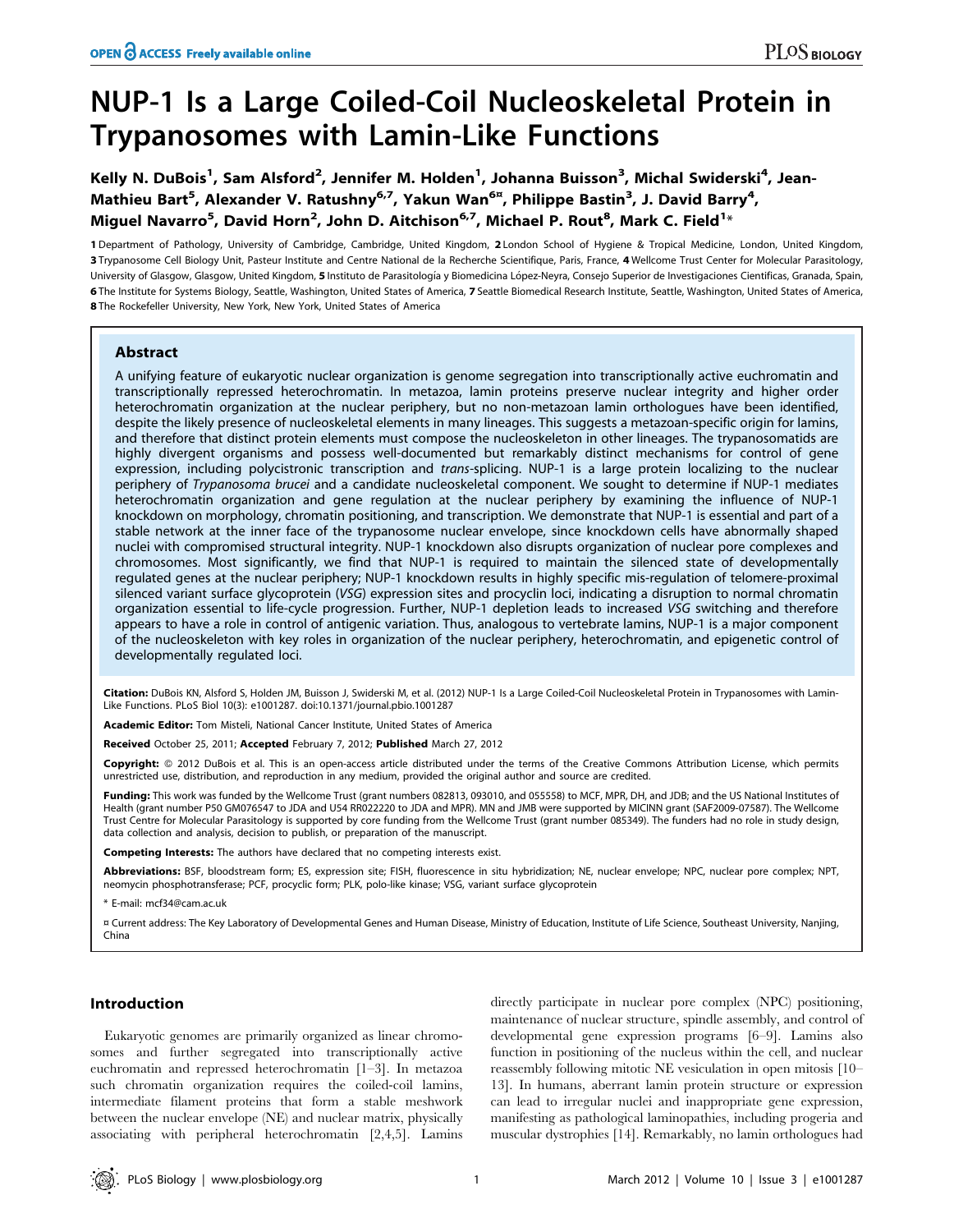### Author Summary

Eukaryotes—fungi, plants, animals, and many unicellular organisms—are defined by the presence of a cell nucleus that contains the chromosomes and is enveloped by a lipid membrane lined on the inner face with a protein network called the lamina. Among other functions, the lamina serves as an anchorage site for the ends of chromosomes. In multicellular animals (metazoa), the lamina comprises a few related proteins called lamins, which are very important for many functions related to the nucleus; abnormal lamins result in multiple nuclear defects and diseases, including inappropriate gene expression and premature aging. Until now, however, lamins had been found only in metazoa; no protein of equivalent function had been identified in plants, fungi, or unicellular organisms. Here, we describe a protein from African trypanosomes—the single-cell parasites that cause sleeping sickness—that fulfils many lamin-like roles, including maintaining nuclear structure and organizing the chromosomes of this organism. We show that this protein, which we call NUP-1 for nuclear periphery protein-1, is vital for the antigenic variation mechanisms that allow the parasite to escape the host immune response. We propose that NUP-1 is a lamin analogue that performs similar functions in trypanosomes to those of authentic lamins in metazoa. These findings, we believe, have important implications for understanding the evolution of the nucleus.

been identified in non-metazoa [15]. Moreover in yeasts, lamins and a major nucleoskeleton are clearly absent, despite the presence of apparent heterochromatin [16]. Together, this implies that the lamin-dependent mechanisms of heterochromatin organization in metazoan cells are a lineage-specific feature, and have evolved relatively recently, following the split between the animals and fungi [17].

Nevertheless, structures morphologically resembling nuclear peripheral heterochromatin and a lamina have been described in several divergent eukaryotic lineages, but their molecular basis has remained elusive [18–20]. For plants, for example, equivocal evidence is suggestive of the presence of a lamina-like nucleoskeletal structure (discussed in [21]). Further, heterochromatin is also tethered to the nuclear envelope of plants, and at least one candidate nucleoskeletal protein, NMP-1, has been identified. NMP-1 is a 36 kDa predominantly alpha-helical protein that associates with the nuclear matrix, but remains functionally uncharacterized, and is also likely plant specific [22].

Trypanosomatids are highly divergent organisms, whose origins may even lie close to the Eukaryotic root. Their mode of transcriptional control is highly unusual and, for the most part, independent of conventional promoter control, relying instead on polycistronic transcription and trans-splicing. Trypanosomes have structures reminiscent of a peripheral nucleoskeleton, while they also possess prominent heterochromatin-like material at the nuclear periphery that is implicated in control of gene expression [23]. The African trypanosome  $T$ . *brucei* is an obligate parasite living primarily in the blood, lymphatics, and cerebrospinal fluid when in the mammalian host (bloodstream form; BSF) and in the midgut and salivary glands in the Tsetse fly (procyclic form; PCF). The very different environments encountered by the parasite between these two hosts demand rapid and complex transcriptional changes. Further, the trypanosome cell cycle is highly coordinated, with precisely ordered division of organelles and suborganelles [24] and nuclear DNA elements. In trypanosomes these consist of 11 pairs of conventional megabase chromosomes

harbouring the majority of protein coding genes plus dozens of unusual lower molecular weight minichromosomes containing mainly VSG genes. These two classes of chromosome segregate during mitosis with differential kinetics, location, and possibly also mechanism [25].

The BSF has a sophisticated system for immune evasion based on antigenic variation via expression at high copy number of a single variant surface glycoprotein (VSG). Periodic switching of the active VSG gene prevents elimination of the entire parasite population by allowing a subpopulation to escape the host immune response. VSG expression is tightly controlled to ensure monoallelic expression and takes place exclusively from telomereproximal expression sites (ESs). An ES is present at many of the megabase chromosome telomeric regions. Further, VSG is developmentally regulated; the procyclic stage expresses only a second dominant surface protein, named procyclin. In contrast to higher eukaryotes, with largely promoter-controlled gene systems, trypanosome megabase chromosomes are organized into extensive polycistronic units, and mRNA levels are chiefly regulated by posttranscriptional mechanisms [26,27]. However, trypanosomatids do possess chromatin subcompartments implicated in the control of gene expression. In T. brucei, electron dense heterochromatin encompassing telomeric regions is largely restricted to the nuclear periphery. Critically, in BSFs an RNA polymerase I–containing extranucleolar expression site body, located within the nuclear interior, provides an environment permissive for VSG transcription [28–31]. As telomeres carry multiple repressed VSG genes, expression site translocation between peripheral heterochromatin and the expression site body likely mediates antigenic variation [29], which therefore depends on chromatin organization and involves epigenetic mechanisms.

While several chromatin-remodelling and histone-modifying enzymes that act at telomeric regions have been described, no nucleoskeletal components acting specifically on trypanosome chromatin organization, with functions analogous to metazoan lamins, are known [32–34]. However, one candidate is NUP-1, a large coiled-coil protein that coenriches with the nuclear envelope and appears to be a component of fibrous material subtending the inner NE. We sought to determine if NUP-1 functions in heterochromatin organization and gene regulation at the nuclear periphery in  $T$ , *brucei*, which would have implications for the evolutionary origins of such mechanisms [23]. Using multiple approaches, we show that NUP-1 has several functions that are clearly analogous to those of metazoan lamins, including mediation of nuclear structural integrity, epigenetic chromatin organization, and maintenance of developmentally regulated gene expression. We propose that such mechanisms are likely widespread amongst eukaryotes, and hence an ancient and fundamental feature of gene control, rather than a lineage-specific aspect of metazoan cells.

# Results

#### NUP-1 Is a Coiled-Coil Protein

NUP-1 is a large protein (pI 5.07, MW>400 kDa) associated with the nuclear periphery [23,35] that was identified as a major component of the T. brucei NE proteome [36]. As predicted by both COILS and CCHMM\_PROF, NUP-1 is almost exclusively coiled-coil with a central region of 17 near-perfect repeats of 144 amino acids (Figure 1A) [37,38]. No trans-membrane helices were predicted. Moreover, the N- and C-terminal regions are also predicted to be predominantly alpha-helical and extended  $(>90\%$ confidence, http://www.sbg.bio.ic.ac.uk/phyre2/); given that the rise per residue is  $\sim$  1.5 Å, this predicts that were the structure fully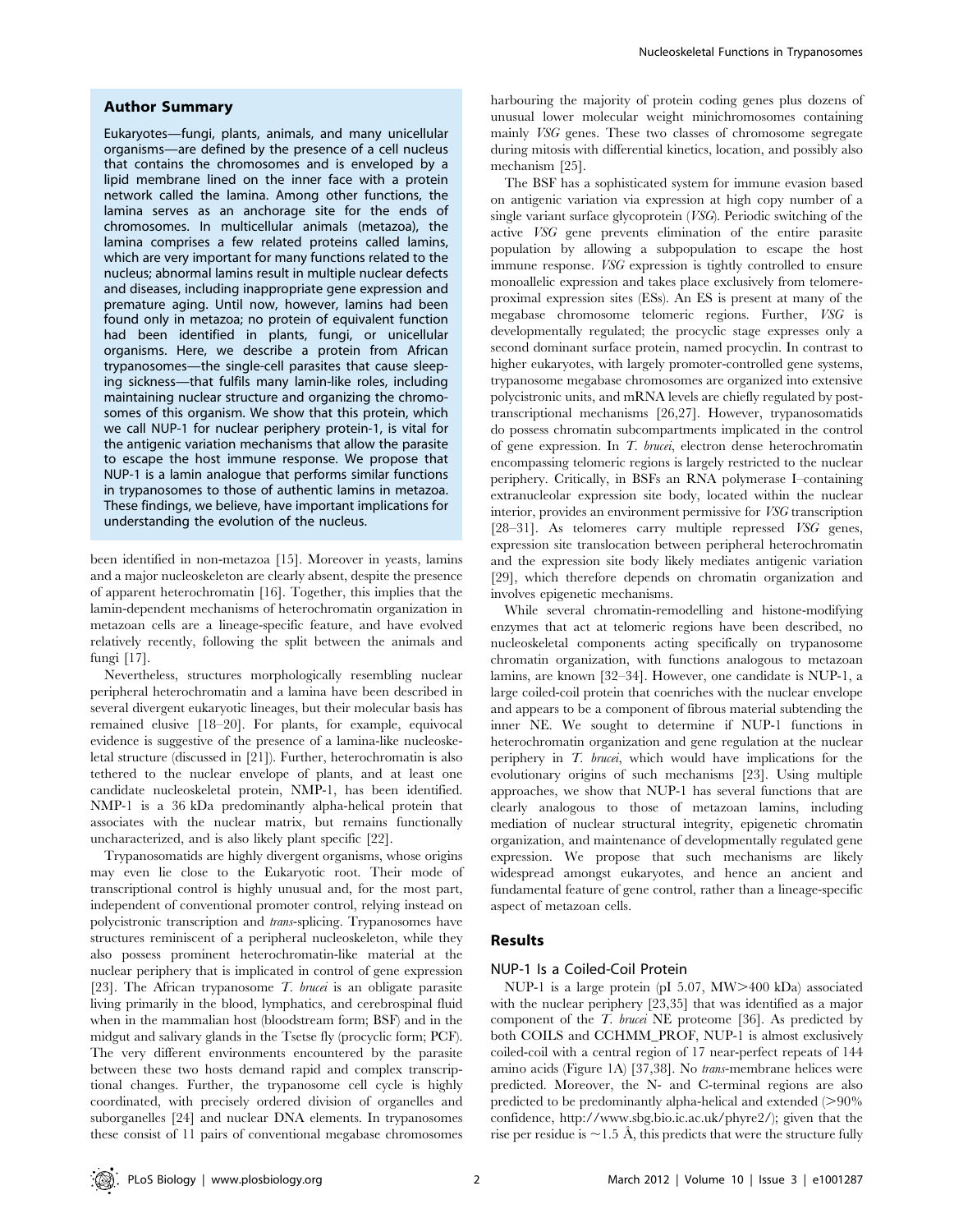

Figure 1. NUP-1 is a large coiled coil protein identified in T. brucei and restricted to trypanosomatids. A single NUP-1 orthologue is present in each trypanosomatid genome. Bars represent N- and C-terminal domains, cylinders  $\alpha$ -helical repeats. Numbers above domains denote the number of amino acid residues predicted in each domain. Repeat number and length and total protein length in amino acids (aa) are also indicated. doi:10.1371/journal.pbio.1001287.g001

extended, the NUP-1 monomer would extend nearly to 400 nm, which is  $\sim$ 25% of the diameter of the trypanosome nucleus.

A single NUP-1 syntenic orthologue was present in each trypanosomatid genome examined (Figure 1, Table S1), each exhibiting the same structure as NUP-1 but varying in size and number of repeats; the repeats within each NUP-1 orthologue are nearly identical but diverge significantly between species. Further, NUP-1 orthologues in *Trypanosoma* species diverge significantly from those in Leishmania (Figure 1, Table S2). So far, BLAST has failed to identify sequences with significant similarity to NUP-1 in Phytomonas, Bodo saltans (a free-living kinetoplastid), or Euglena gracilis.

# NUP-1 Localizes to the Nuclear Periphery within a Stable Lattice

NUP-1 mRNA is expressed at similar levels in BSF and PCF T. brucei, indicating a role throughout the life cycle (Figure S1). We established the location of NUP-1 by C-terminal genomic tagging of one allele with GFP in PCF cells followed by confocal microscopy. Fluorescence was observed at the nuclear periphery, and taken together with previous immunoEM, subcellular fractionation, and monoclonal antibody studies, indicates that NUP-1 is localized to a net-like structure at the nuclear periphery. The location described here has a more net-like distribution compared to the original description, which suggested a punctate nuclear rim localization, and was interpreted as a potential nucleoporin (Figures 2 and 3, Movies S1, S2, S3, and S4) [23,35]. A similar pattern was seen in BSF cells with rabbit polyclonal antibodies raised to the NUP-1 repeat (Figure 2A, Movie S4), demonstrating that the GFP tag did not affect NUP-1 localization and confirming that the network is likely a more accurate view of NUP-1 distribution and not the puncta seen earlier [35]. We note that the vertex length (i.e., the distance between strongly stained puncta and apparent fibres or fibrils) is somewhat variable, but is similar to the 400 nm of the putative extended NUP-1 protein. While we are unclear as to how many NUP-1 molecules contribute

to these structures, this, together with data below (Figure 3), suggests that the protein is highly extended (Figure 2D). It is also unclear at this time if NUP-1 is the sole component of the network or if other proteins contribute. Regardless, these data suggest that NUP-1 is a bona fide component of the nucleoskeletal network and, moreover, that the location is highly distinct from the punctate staining that we have reported previously for over 20 NPC proteins [23,36]. We propose referring to NUP-1 as nuclear peripheral protein 1 to help differentiate it from nucleoporins.

To determine if NUP-1 was stably associated with the nuclear periphery, we used fluorescence recovery after photobleaching (FRAP). After bleaching, no significant fluorescence recovery was seen during 150 s (Figure 2B, Movie S5), while fluorescence recovery was observed almost immediately with NLS-tagged GFP (unpublished data). This suggests that NUP-1 is part of a comparatively immobile network at the nuclear periphery in interphase and that rapid exchange of NUP-1 subunits does not occur.

#### Architecture of NUP-1 During the Mitotic Cell Cycle

In trypanosomes nuclear mitosis is preceded by division of the kinetoplast, the mitochondrial DNA, while cytokinesis lags behind mitosis by a considerable period. This allows early steps in mitosis to be conveniently detected in mounts of log-phase parasites, and also for post-mitotic nuclei to be analysed within the mother cell prior to cell division. Overall the NUP-1-containing network remained in place at all stages of mitosis (Figure 2A). An extension of the NUP-1 network was also clearly present within the midbody between nuclei in anaphase, which suggests that the NUP-1 network retains intimate contact with the nuclear envelope of the midbody. Note that at late anaphase the midbody becomes depleted of DNA, which has accumulated at the distal poles of the daughter nuclei, so that the midbody is no longer stained significantly with DAPI at this stage.

Despite the maintenance of a clear NUP-1 presence at the nuclear envelope throughout mitosis, significantly less NUP-1 was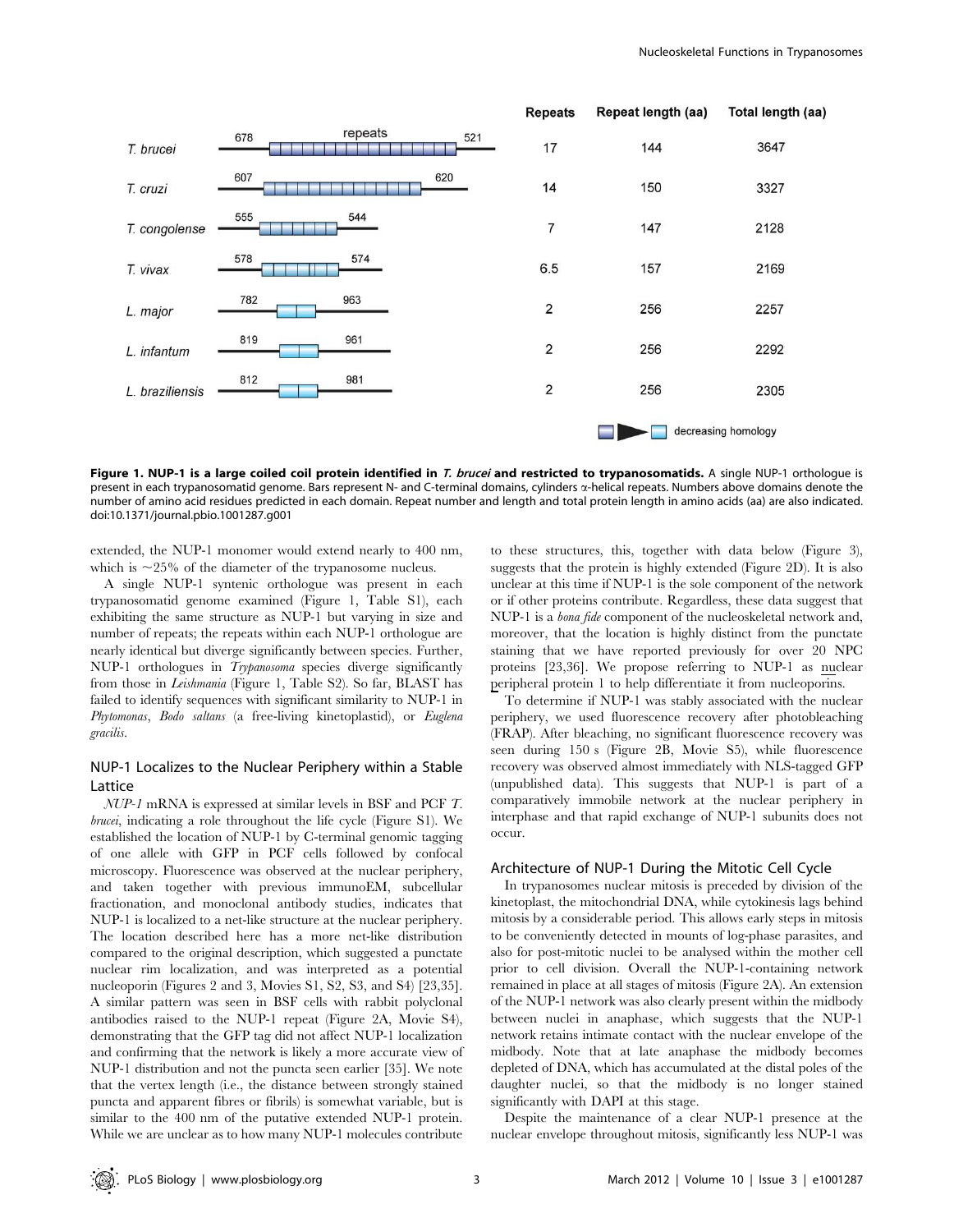

Figure 2. NUP-1 localizes to a stable network around the periphery of the nucleus. (A) Fixed PCF cells expressing NUP-1-GFP (white) or BSF cells probed with an anti-NUP-1 antibody (white) were imaged by confocal microscopy. Shown are optical sections of the edge and centre of nuclei taken from image series along the z-axis. DAPI was used to visualize the DNA (blue). Bar: 2 um. Arrowheads at right panel indicate two putative puncta (i.e., foci of NUP-1 reactivity from which linear regions of NUP-1 reactivity emanate). See also Movies S1A–D. (B) FRAP of NUP-1-GFP. After bleaching a portion of the nucleus, no fluorescence recovery was observed during 150 s. See also Movie S5. (C) Top: Cells were probed with an anti-NUP-1 antibody (red) and FISH for telomeres (green). DAPI was used to visualize DNA. Nuclei of dividing cells were sectioned into proximal and distal halves for analysis based on the position of telomeres. Bar: 2 µm. Bottom: Fluorescence intensity in confocal nuclear sections of 21 dividing nuclei was recorded for NUP-1, telomeres, and DAPI and plotted as a fraction of the total fluorescence in each nucleus. Means and standard deviations (SD) are shown. The Student's paired t test was used to determine the  $p$  value of the fluorescence difference in the proximal compared to the distal half of the nucleus. NS, not significant. (D) Distance between NUP-1 puncta was measured using Metamorph software in cells that were in interphase (1K1N) or early or late mitotic (2K1N). Diagram at top illustrates the measurements taken, essentially of the inter-puncta distance (red). A total of 300 cells were analysed, and the statistical significance calculated using a Student's paired t test ( $p$ >0.01). doi:10.1371/journal.pbio.1001287.g002

present in the proximal compared to distal portions of each daughter nucleus (Figure 2C). This rearrangement may contribute to mechanical weakening of the NE to facilitate nuclear fission and strengthening of the distal regions where the spindle is attached. We also found that the overall distance between these NUP-1 puncta increased in mitotic cells compared to interphase, which further suggests remodelling of the network in a cell-cycledependent manner (Figure 2D). It is also likely significant that the distance between NUP-1 punctate structures is of the order of 400 nm (Figure 2A and D), suggesting that there is a highly organized assembly of the NUP-1 protein in the trypanosome nucleoskeleton.

We also frequently observed a small spot of NUP-1 between post-mitotic nuclei, apparently unassociated with DNA as detected by DAPI (Figure S1, Movie S4). To determine if this was a genuine extranuclear localization, we compared the location of NUP-1 with NLS-tagged GFP, used to mark the nucleoplasm. This revealed that the NUP-1 spot localized to the residual midbody connection between daughter nuclei at terminal mitotic stages as it also contained GFP (Figure S1D,E). This suggests that a nucleus-derived fragment remains between the daughter nuclei following mitosis, which does not contain significant amounts of DNA; this is presumably a result of the fission mechanism, perhaps analogous to generation of an aerosol when water drops from a faucet. The presence of nucleoplasmic-targeted GFP suggests that this structure, which is only seen in post-mitotic cells and therefore probably rapidly degraded, is unlikely to be stably associated with a cytoplasmic structure (e.g., an MTOC).

# Arrangement of NUP-1 Protein within the Network and Nuclear Targeting Signal

To test whether NUP-1 is distributed throughout the nucleoskeletal network, we stained cells expressing NUP-1-GFP with antibodies against both the C-terminal GFP tag and the repeat region. Given an optical resolution of  $\sim$ 200 nm, we reasoned that if NUP-1 were predominantly globular, then complete overlap between the two signals would be observed, while if NUP-1 were predominantly elongated, and given a total overall length for the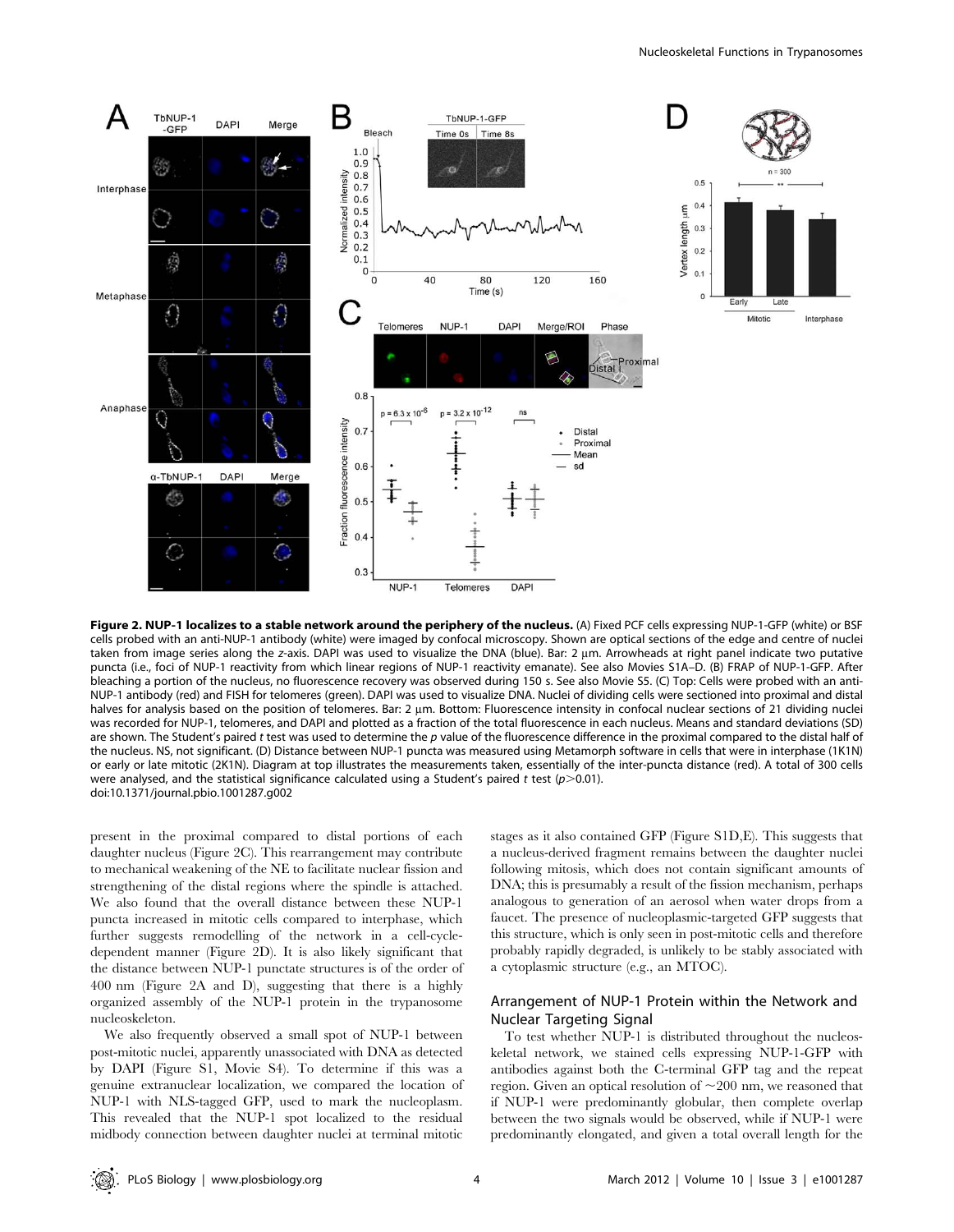

conformation. Repeats are shown in red, and the GFP-tagged C-terminal domain is in green. The untagged N-terminus is white. Predicted staining patterns for each conformer are shown below the schematics. Lower: Cells expressing NUP-1-GFP were probed with anti-GFP (green) and anti-NUP-1 repeat region antibody (red) and imaged by confocal microscopy. A montage of 15 confocal z-stack slices through the nucleus of a single trypanosome is shown. There is clear discrimination between the red and green channels, consistent with an extended conformation. (B) Top: Cells expressing NUP-1-GFP were probed with an anti-GFP (green) antibody and a secondary antibody that was immunoabsorbed to eliminate crossspecies reactivity and anti-NUP-1 repeat region antibody (red) and imaged by confocal microscopy. Shown is a central slice across the z-axis. DAPI was used to visualise DNA. Bar: 2 µm for all panels. In independent stains using either the anti-GFP or repeat region antibodies alone, it was clear that there was no cross-reactivity (unpublished data). Lower: Cells expressing TbNup98-GFP were probed with anti-GFP (green) and anti-NUP-1 repeat region antibody (red) and imaged by confocal microscopy. Shown is the central slice along the z-axis, also demonstrating clear separation of the nuclear pore complex from the NUP-1 repeat staining. (C) Cells expressing TbNup89-GFP were probed with anti-GFP (green) and an anti-FG repeat antibody (red) to visualize the NPCs and imaged by confocal microscopy. There is clear high correspondence between the red and green stains, consistent with previous data [36]. doi:10.1371/journal.pbio.1001287.g003

Figure 3. NUP-1 is arranged in an extended conformation. (A) Top: Schematic showing NUP-1 in either a compact (left) or an extended (right)

fully extended protein of  $\sim$ 400 nm, then there would be partial separation of the two signals (Figure 3A). While there was clearly substantial overlap between the spatial distribution of the repeat and C-terminal stains, partial separation was indeed observed (Figure 3B), with the most likely interpretation that NUP-1 is predominantly extended. To confirm the specificity of the co-stain with anti-GFP and anti-repeat antibodies, we also stained cells expressing NUP98-GFP, a nucleoporin, with the NUP-1 antirepeat antibody (Figure 3B), which demonstrated no crossreactivity. By contrast, when the GFP epitope was part of a smaller and more compacted FG-repeat-containing nucleoporin, TbNUP89 (Figure 3C), there was clear coincidence between the GFP-stain and that obtained from a cross-reacting antibody to vertebrate NUP107 [36]. These data suggest that at least some NUP-1 polypeptides have an extended conformation, but substantially more data are required to fully understand the architecture of the NUP-1 network.

NUP-1 has a predicted C-terminal nuclear localization signal (residues 3633–3643 of 3647) (http://cubic.bioc.columbia.edu/ services/predictNLS/). We tested if this sequence was functional by eliminating residues 3633–3647 by fusing GFP in situ to the NUP-1 ORF upstream of the putative nuclear localization signal. This resulted in nuclear localization being disrupted, and which

was restored by adding back the nuclear localization signal to the in situ construct, indicating that the region  $3633-3647$  is necessary and sufficient for nuclear targeting (Figure S1). A more extensive truncation, deleting the C-terminal domain but adding a nuclear localization signal at the new C-terminus, correctly targeted NUP-1 to the nucleus, and the localization of this truncation appeared indistinguishable from the full-length protein. This suggests that the C-terminal domain is not essential for incorporation of NUP-1 into the nucleoskeletal network.

# NUP-1 Is Necessary for Maintenance of Specific Aspects of the Nuclear Architecture

We used RNAi-mediated knockdown to suppress expression of NUP-1 mRNA in BSF and PCF trypanosomes. 24 h (BSF) or 48 h (PCF) after induction of dsRNA, NUP-1 mRNA abundance decreased by  $\sim$ 35%, corresponding to the onset of proliferative defects (Figure 4A, Figure S2A). By 24 h post-induction NUP-1 protein levels in BSF cells were depleted by  $\sim 75\%$  (Figure 4B) at which time gross alterations to the localization of the DNA as stained by DAPI were observed, including nuclear enlargement, abnormal extensions (blebbing), and irregular boundaries (examples in Figure 4C, quantitated in Figure 4D). These resemble the morphological changes observed in numerous laminopathies [8,9].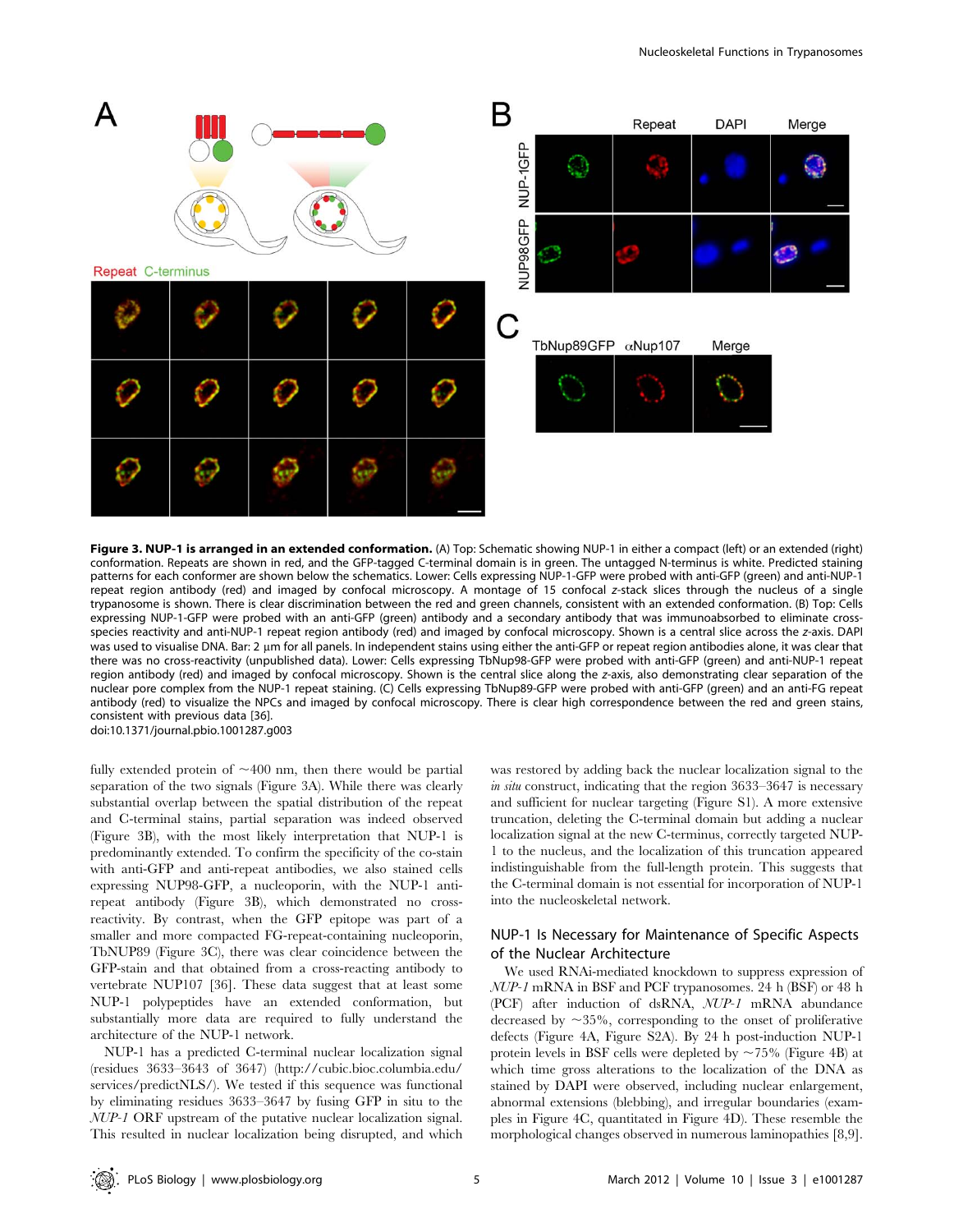

Figure 4. NUP-1 is necessary for cell growth and maintenance of nuclear architecture. NUP-1 RNAi was induced in both BSF and PCF cells. (A, B) NUP-1 mRNA was depleted by  $\sim$ 30% as measured by qRT-PCR normalized to  $\beta$ -tubulin, corresponding to a  $\sim$ 75% decrease in NUP-1 protein after 24 h of RNAi induction. Western bands were quantified, normalized to BIP levels, and represented as bar graphs. Error bars are the result of two experimental replicates. (C) IFA using DAPI to visualize DNA (blue). Nuclei of control cells were ovoid with well-defined boundaries, and induced cells exhibited nuclei with diffuse boundaries (i.e., rather than the DAPI nuclear signal being sharply demarcated, the signal gradually decreases with distance from the nuclear centre), and abnormal protrusions (blebs) in both BSF (left panel) and PCF (right panel) cells are seen. Bar: 5 µm. (D) Nuclei with abnormal extensions (blebbing) and with diffuse boundaries were examined over a time course of NUP-1 RNAi induction in BSF cells. 200 cells were scored for each time point. Percentage of nuclei with blebbing or diffuse phenotypes is shown, with the remainder of cells demonstrating a normal phenotype. Initially an increase in cells with bleb nuclei (black) was observed, followed by a decrease in bleb nuclei and an increase in cells with diffuse nuclei (gray). Note that these features are present at less than 1% in an uninduced population. Bar: 2 µm. (E) NUP-1 knockdown BSF cells were probed with an anti-NUP-1 antibody (white). DAPI is used to visualize DNA (blue). Shown are serial sections along the z-axis. Bar: 2 um. doi:10.1371/journal.pbio.1001287.g004

We used BSF cells for subsequent analyses except where specified. Residual NUP-1 at 24 h post-induction was collapsed in patches rather than evenly distributed around the nuclear periphery, suggesting compromised organization (Figure 4E).

NUP-1 knockdown led to a decreased proportion of interphase cells (1K1N) and increased proportion of cells entering mitosis/ cytokinesis (2K1N, 2K2N) and atypical cells with abnormal nuclei and atypical copy numbers of nuclei or kinetoplasts (Figure S2C ''other''). A peak of blebbing structures was followed by a peak of DNA presenting a diffuse boundary (Figure 4D), suggesting that blebbing might allow DNA to spill out of the nuclear remnant. As blebbing was initially observable in mitotic cells, we suggest that NUP-1 depletion results in loss of structural integrity during mitosis and consequent failure to complete mitosis. Interestingly, some distorted nuclei retained the ability to form a spindle as demonstrated by the presence of an intranuclear gamma-tubulin (KMX) rhomboid in a similar proportion of mitotic cells as seen with uninduced cells. This suggests that NUP-1 is unlikely to play a direct role in spindle formation (Figure S2C). Overall, these data indicate a loss of the normal morphology and hence organization of the nucleus upon NUP-1 depletion, which included abnormal midbody organisation in NUP-1 depleted cells that achieved late mitosis. We suggest that failure to complete mitosis is due to rupture of the nuclear envelope (example; left hand procyclic cell Figure 4C).

By transmission electron microscopy, many knockdown cells had irregular and asymmetric nuclei (Figure 5A–C). Significantly the ER, Golgi, flagellum, and kinetoplast appeared unperturbed, indicating specific nuclear defects (unpublished data). We observed portions of the NE that lost sharp definition, likely due to NE crenelation (multiple small invaginations;  $43\%$  of cells,  $n = 28$ ). Such a feature is much less frequently observed in wild type cells (16% of cells,  $n = 25$ ) (Figure 4E, arrowhead). Some 18% of cells  $(n = 35; 0\%$  in wild type,  $n = 25$ ) exhibited quasi-arrays of circular structures that have the same diameter as NPCs (Figure 5D); clustered NPC arrays are also seen with metazoan lamin defects [39,40]. To verify the roles of NUP-1 in NPC spacing, and also to provide verification that the NPCs had clustered as suggested by EM, we in situ tagged the trypanosome FG-repeat nucleoporin TbNup98 with GFP [36], and monitored the positioning of this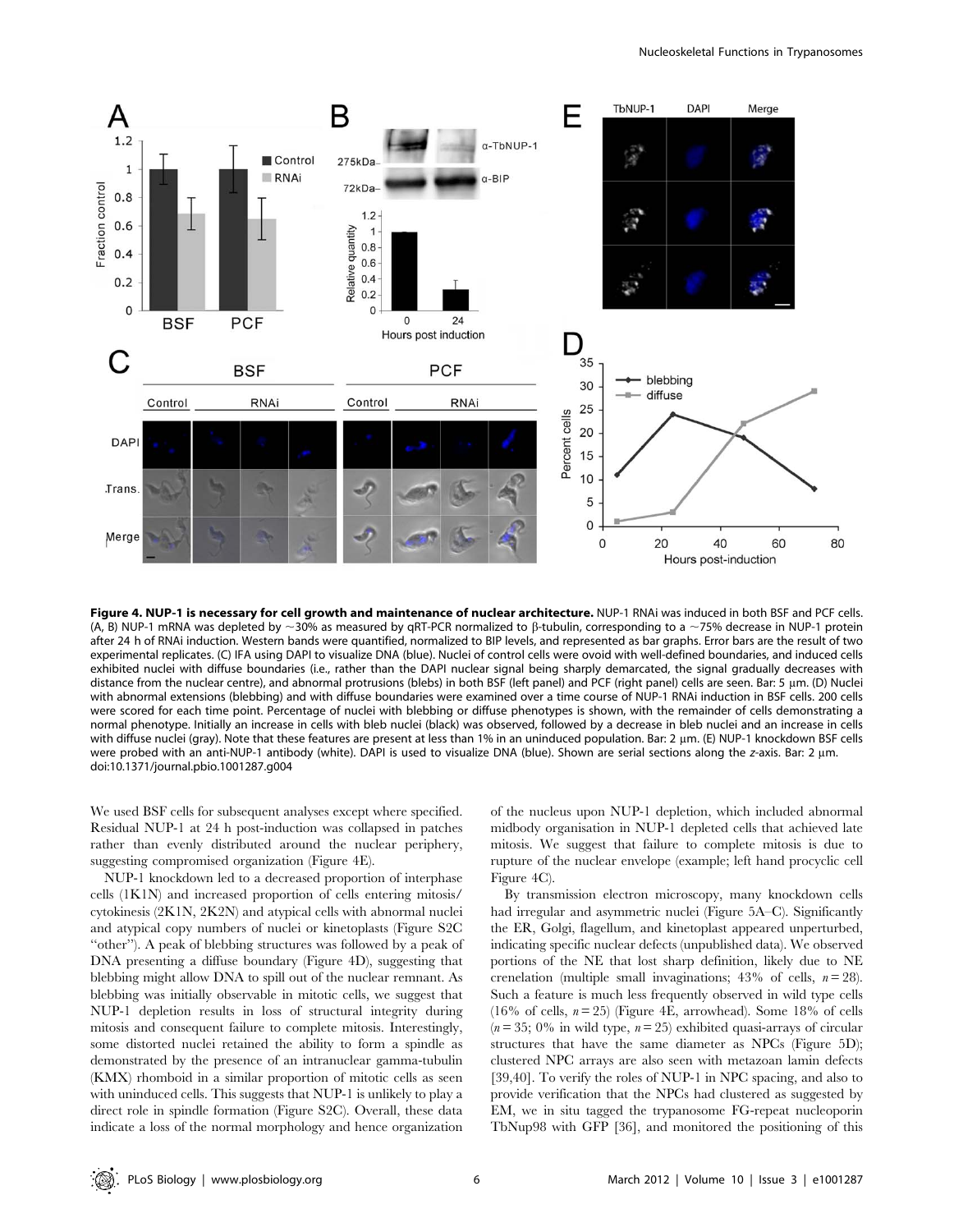



Figure 5. Nuclear morphology and NPC positioning are dependent on NUP-1. (A) Control cell nucleus. (B-C) Nuclear morphology disruption in NUP-1 RNAi cells, with nuclei producing asymmetric extensions and/or invaginations. (D) NPC arrays (black arrow) are visible. (E) Areas of the nuclear envelope appeared ill-defined (black arrowhead). Bar: 200 nm. (F) TbNUP98-GFP (white) was used as a marker of the NPC and in control cells displayed as puncta around the nuclear periphery (top panel). In NUP-1 RNAi cells, NPCs clustered in distinct regions of the nuclear periphery (bottom panels, serial images along the z-axis). DAPI was used to visualize DNA (blue). Bar: 2  $\mu$ m. doi:10.1371/journal.pbio.1001287.g005

protein following NUP-1 depletion. In uninduced cells TbNup98- GFP was observed as regularly spaced puncta surrounding the nucleus (Figure 5F), consistent with our earlier observations and with TbNup98 being a bona fide nucleoporin [36]. In NUP-1 downregulated cells TbNup98-GFP clustered in patches at the nuclear periphery (Figure 5F, Movie S6). We conclude that NUP-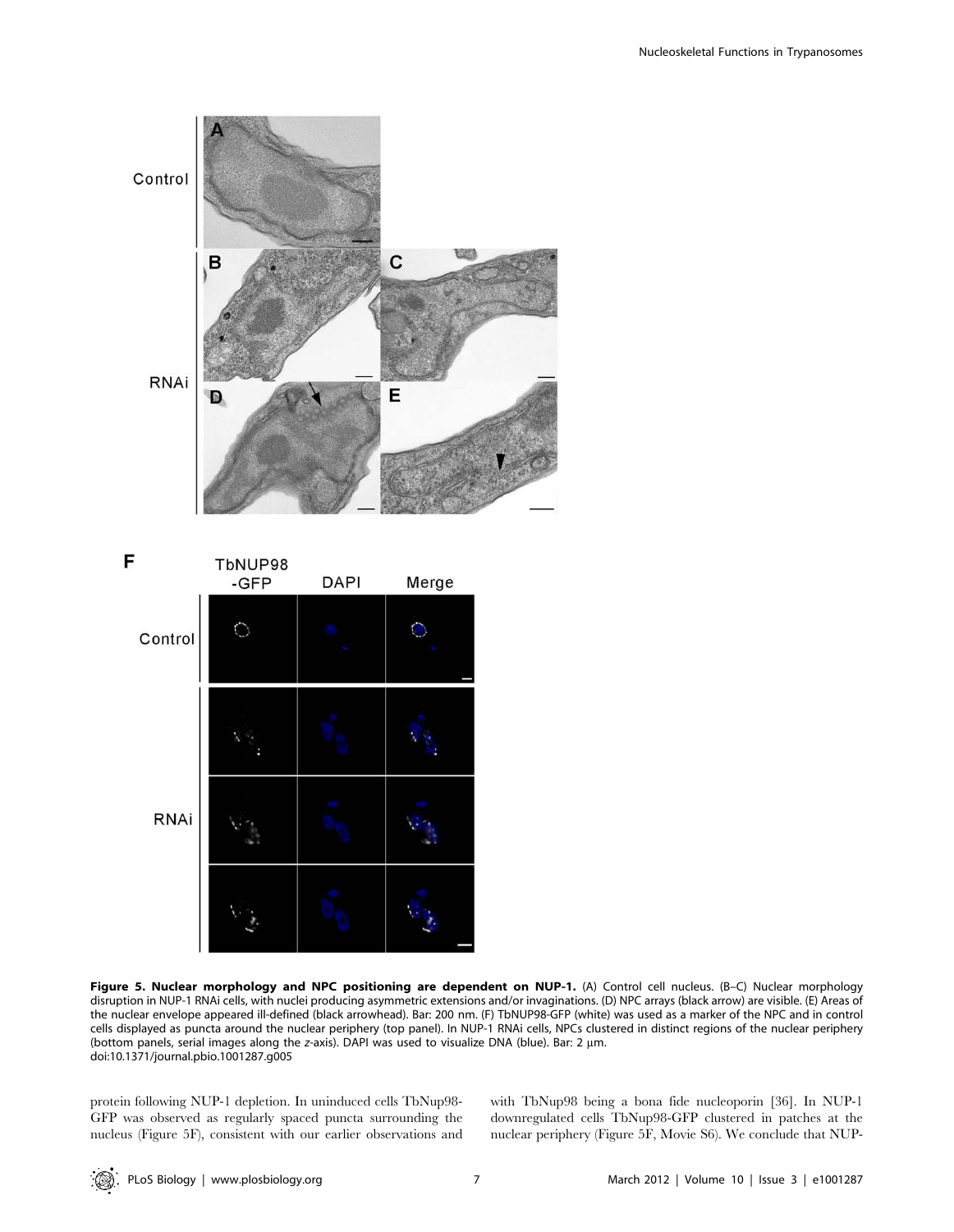1 is required to correctly position and space NPCs at the nuclear envelope, a function performed by lamins in metazoans.

### NUP-1 Is Required for Chromosome Organization

Given the clear role in maintaining nuclear architecture we asked if NUP-1 functions in chromatin organization. T. brucei contains 22 chromosomes of  $\sim$  1.1–6 Mbp referred to as megabase chromosomes, and several intermediate-sized chromosomes of  $\sim$ 150–400 kbp. These chromosomes collectively carry the housekeeping genes, *VSG* basic copy genes, and  $\sim$ 20 subtelomeric *VSG* expression sites [41,42]. Additionally, there are  $\sim$ 100 minichromosomes that contain simple sequence repeats and non-transcribed VSG genes [43–45].

We performed fluorescence in situ hybridization (FISH) with a telomere probe recognizing all chromosomes. We observed NUP-1 partially juxtaposed with telomeres throughout the cell cycle, suggesting some coordination in their movements (Figure 6A). Following NUP-1 RNAi, however, telomeres became clustered and some became located within the nuclear blebs (Figure 6B, arrows). To discriminate between megabase and minichromosomes, we simultaneously used FISH probes specific to megabase and minichromosomal telomeres and a minichromosome-specific probe. In uninduced cells, although most of the telomere and minichromosome FISH signals colocalize, some of the megabase chromosome telomeres (those that hybridized exclusively with the telomere probe) were further from the nuclear centre than minichromosomes (which hybridize with both probes) when aligned for nuclear division, as previously reported (Figure 6C, control) [35,45]. In NUP-1 knockdown cells, megabase telomeres were the predominant telomere FISH signal in the nuclear blebs, where the minichromosome FISH probe was absent (Figure 6C, arrows); the majority of the telomere FISH signal, however, colocalized with the minichromosome FISH probe in the body of the nucleus (Figure 6C, yellow). Therefore, NUP-1 depletion had a more prominent impact on megabase telomere chromosome positioning than on the minichromosomes.

# NUP-1 Regulates Gene Expression at Telomere-Proximal Regions

As NUP-1 appears to interact with chromatin, based on the location of the NUP-1 protein within a nucleoskeletal network at the nuclear periphery and telomere and NPC positional effects observed by knockdown, we asked if NUP-1 influences telomereproximal gene transcription. We used several complementary assays to address this issue.

Expression of MVSG genes, a specific subset of VSG genes, is restricted to metacyclic stage  $T$ , *brucei* (the life stage present in the tsetse fly salivary gland and injected into a host), and these genes are transcriptionally silent in procyclics [46,47]. The MVSG position, directly upstream of the telomeres, makes them an excellent model to investigate positional effects at subtelomeric sites. Hence, we first induced NUP-1 RNAi in the MVSG 1.22 eGFP PCF reporter cell line (Figure 7A). RNA level derived from two metacyclic VSG genes and also the eGFP transgene integrated into an MVSG locus was monitored by qRT-PCR. NUP-1 knockdown led to a notably (8- to 22-fold) increased abundance of all three MVSG locus mRNAs (Figure 7B). To discriminate between non-specific MVSG induction and NUP-1-dependent effects, we individually silenced three unrelated but essential genes: polo-like kinase (PLK) [48],  $F_0-F_1$  ATPase associated factor (ATPaseAF) [49], and clathrin [50]. RNAi against each resulted in very severe proliferative and/or morphological defects (Figure S3A) but no significant increase to MVSG transcription (Figure 7B),

confirming the specificity of the NUP-1 knockdown effect on misregulation of MVSG expression.

Next we asked if NUP-1 regulates gene expression in BSF T. brucei using a microarray to assess global gene expression changes (GEO accession GSE26256) [51]. Of 8,110 genes represented, relative expression levels of 62 genes were upregulated greater than 2-fold, a standard stringent cutoff for significance in microarray experiments  $(\lambda > 40$  cutoff, corresponding to an estimated false discovery rate of  $4.93 \times 10^{-4}$ ) and demonstrated specific and not global transcriptional changes (Figure 8A, Figure S3B, Table S3). The upregulated gene cohort contained procyclin and VSG genes together with a number of small or repetitive ORFs; significantly no other developmentally regulated or housekeeping ORFs were found. No genes exhibited significant downregulation within these parameters.

Seven upregulated genes were *procyclins* or *procyclin-associated genes* (*p* value =  $3.54 \times 10^{-12}$ ), residing at two unlinked RNA polymerase I (PolI)–transcribed loci (Figure 8A, Figure S3B, Table S3) [52]. As procyclin is the developmentally regulated protein coat expressed exclusively in PCF cells, derepression in BSF T. brucei suggests NUP-1-dependent life-cycle-specific silencing of the procyclin locus [53]. The upregulation of transcription at the procyclin locus was verified by qRT-PCR specific for the two major forms of procyclin, EP and GPEET (Figure 8B). Though GPEET was not identified on the microarray, possibly due to the stringent cutoff, by qRT-PCR, it was also detected as upregulated.

Most significantly, 26 derepressed genes were annotated as VSGs (p value =  $2.03 \times 10^{-25}$ ) (Figure 8A, Figure S3B, Table S3). African trypanosomes achieve expression of a single VSG gene, and thus antigenic variation, by silencing all but one VSG coding sequence present in expression sites and by selective incorporation of a single VSG gene within the expression site body [29,30,52,54]. VSG genes not located in an expression site are transcriptionally silent. As oligonucleotides specific for expression site VSGs were not present on the microarray, the VSGs identified by the microarray could correspond to basic copy VSGs. However, the VSG family is highly homologous and 50% of the VSGs identified by the microarray were strongly homologous to one of the 13 (of an estimated 15) sequenced  $T$ . brucei expression site VSGs (unpublished data) [42]. To further investigate if expression site VSGs were misregulated by NUP-1 RNAi and if cross-hybridization with expression site VSGs could account for the derepressed VSGs, we performed qRT-PCR for four expression site VSGs. A highly significant increase in VSG mRNA was observed (Figure 8B). Amplified products were sequenced and aligned with the most homologous microarray oligonucleotide. Expression site VSG sequences from NUP-1 RNAi cells were identical to the published sequences, and large regions of identity were also present between the oligonucleotides and the amplified products (Figure S3C). Though we cannot rule out increased transcriptional activity from basic copy VSGs upon NUP-1 knockdown, we do detect mRNA from misregulated expression site VSGs and therefore can conclude that NUP-1 participates in maintaining the inactive transcriptional status at the expression sites in BSF T. brucei.

# NUP-1 Depletion Derepresses the Entire BSF Expression Site

The expression site comprises a PolI promoter driving a polycistronic transcription unit, at the distal end of which resides the VSG gene. The VSG gene is proximal to the telomere, and in the case of *VSG* 2, the entire locus is  $\sim$  60 kb [55]. We asked if misregulation associated with NUP-1 knockdown was restricted to expression site VSG transcripts or if the entire expression site was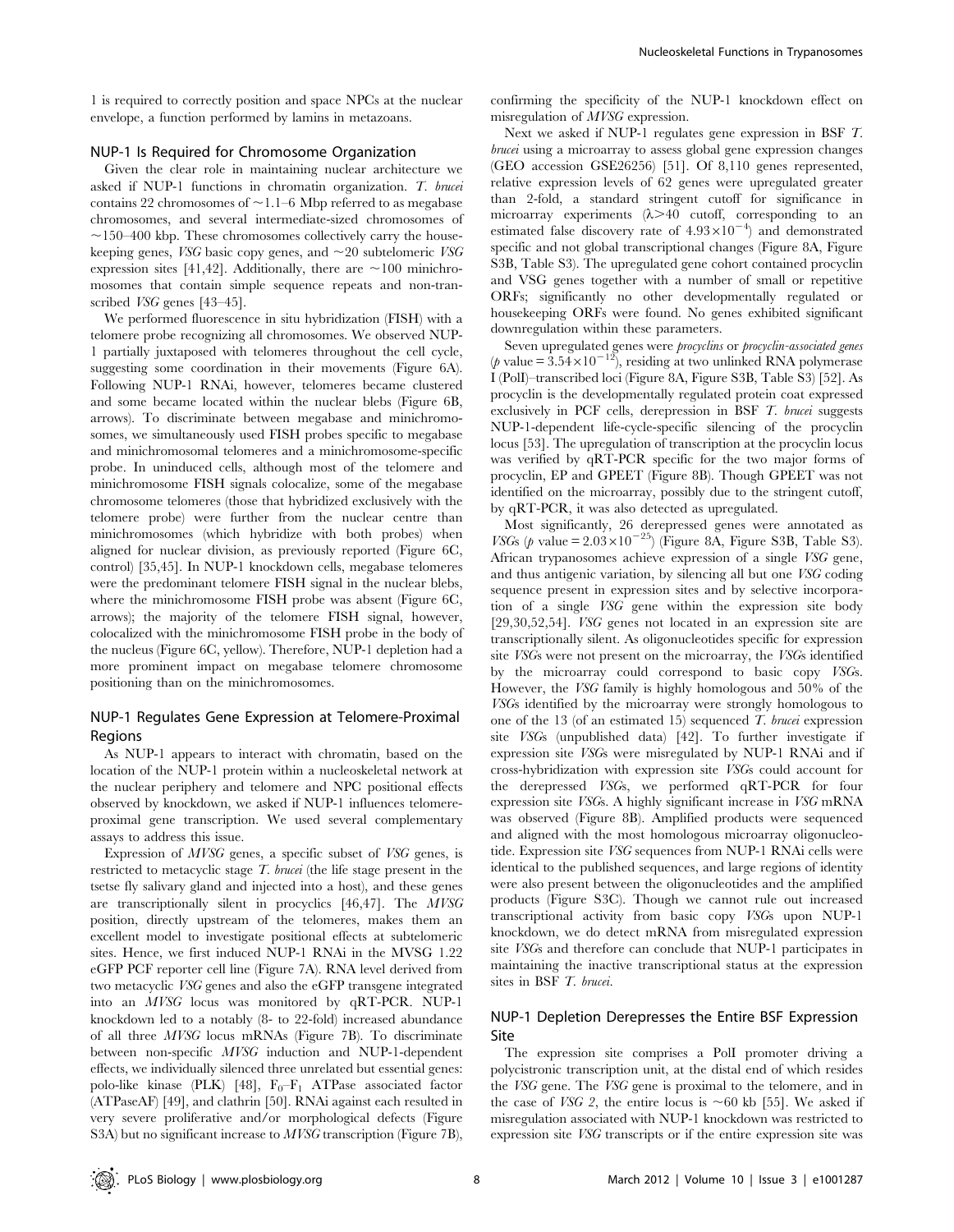

Figure 6. Chromatin organization is dependent on NUP-1. (A) Cells were probed with an anti-NUP-1 antibody (red) and FISH for telomeres (green). DAPI was used to visualize DNA (blue). NUP-1 and telomeres are in close contact throughout the cell cycle. (B) Telomeres (green) were observed in nuclear blebs (white arrows). An anti-NOG-1 antibody (red) was used to visualize the nucleolus and DAPI for DNA (blue). (C) FISH for telomeres (green) and minichromosomes (red). Telomeres marked by only green fluorescence are megabase chromosomes. In control cells, (top panel) megabase chromosomes did not condense as far towards the centre of a dividing nucleus as the minichromosomes (white arrow heads). In NUP-1 depleted cells, megabase chromosomes co-localized with nuclear blebs (white arrows). DAPI was used to visualize DNA (blue). Bar: 2 µm for all panels.

doi:10.1371/journal.pbio.1001287.g006

affected. We knocked down NUP-1 in cells containing a GFPneomycin phosphotransferase (NPT) reporter close to the VSG 2 expression site promoter (Figure 9A). Using qRT-PCR the transcriptional levels of the reporter and the VSG were found to increase upon NUP-1 knockdown, although changes in protein levels were not detected by Western blot (Figure S4). This suggests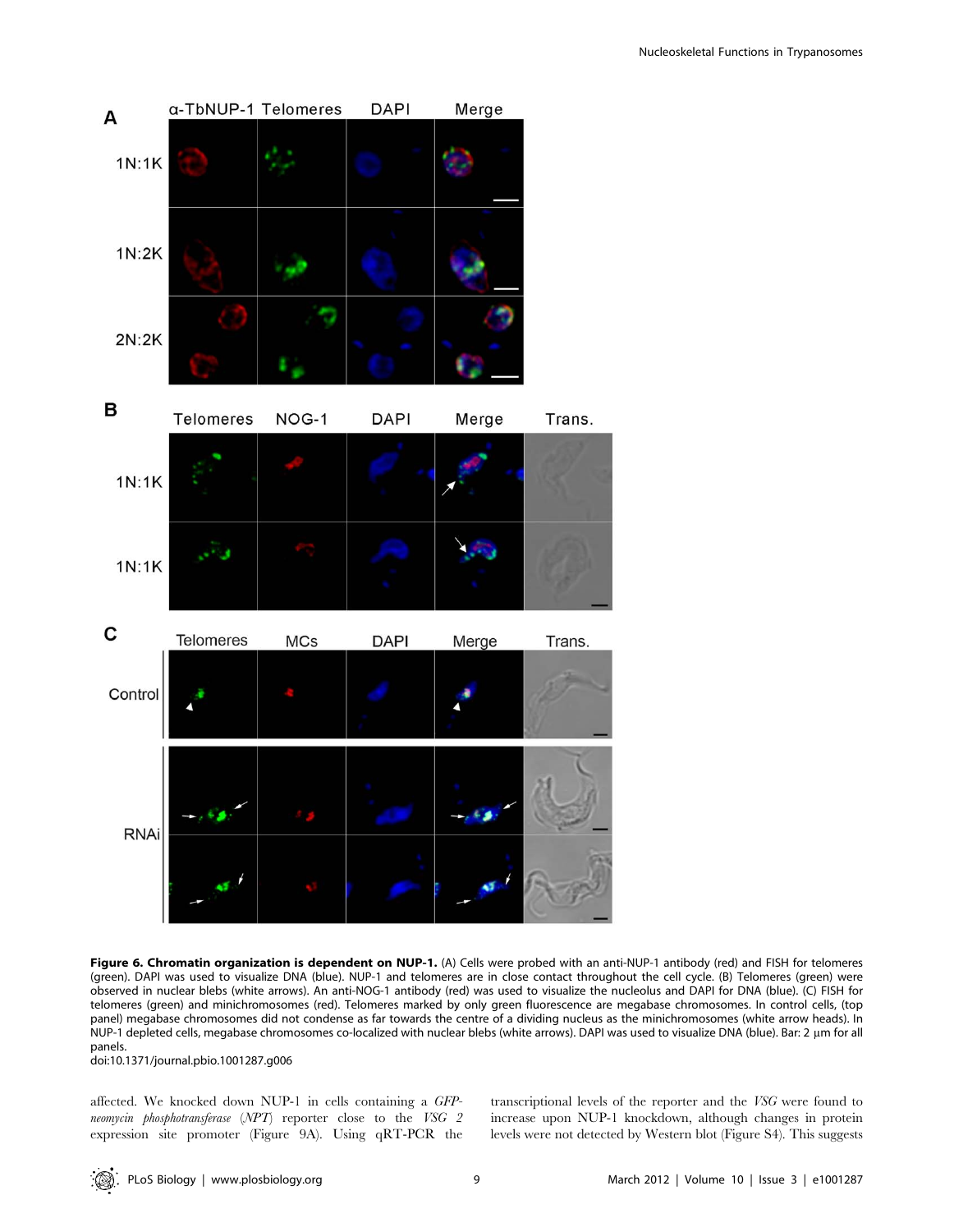

Figure 7. NUP-1 depletion causes misregulation of metacyclic VSG (MVSG) genes in PCF cells. (A) eGFP reporter modification of the telomeric MVSG 1.22 locus in PCF cells. P, promoter; BSD, blasticidin<sup>R</sup> gene; Pol I, RNA polymerase I. (B) NUP-1 RNAi induction causes time-dependent increase in MVSG and eGFP expression. All values are fold expression compared to uninduced cells determined by qRT-PCR and normalized to  $\beta$ tubulin. Clathrin, PLK, and ATPaseAF; RNA was isolated after manifestation of the proliferative/morphological phenotype. doi:10.1371/journal.pbio.1001287.g007

a role for NUP-1-mediated control of expression levels across the entire expression site (Figure 9A). To investigate a NUP-1 role in transcriptional control of all telomeric gene sequences, we depleted NUP-1 in cells containing a NPT reporter upstream of a de novo telomere, under control of a PolI transcribed ribosomal DNA promoter (Figure 9B) [56]. Though VSG expression increased, confirming the earlier result, NPT mRNA expression decreased during the experiment (Figure 9B). Significantly, NUP-1 knockdown also decreased the expression of the active VSG (VSG 2; Figure 9B); the mechanism behind this is presently unclear but may be related to an increased switch frequency (i.e., that a proportion of cells have switched away from expression of VSG 2; see below). As a control for specificity, we also monitored the effect of knockdown of an NPC protein (TbNup98) and analysed the effect on transcriptional misregulation at subtelomeric regions and also the effect on telomere positioning throughout the cell cycle. No major effect was observed for any of these assays (Figure S5), confirming that the effects seen with NUP-1 knockdown are specific and not the result of generic nuclear insult. Therefore, NUP-1 depletion does not induce an increase in transcriptional levels of all telomeric transcripts and demonstrates a specific role for NUP-1 in the transcriptional regulation of developmentally regulated expression site–associated sequences.

# VSG Expression Site Regulation Is Affected by NUP-1 Knockdown

The frequency of VSG switching in the Lister 427 cell line is naturally extremely low, with  $\sim 0.1\%$  of cells having switched away from the predominant VSG2. Hence, we used immunofluorescence to determine if the transcriptional decrease in the expressed VSG and increase in mRNA from the previously silent expression site VSGs coincides with protein production and surface antigen switching. NUP-1 depleted cells were analyzed using antibodies against the expressed VSG (VSG2) and an alternate VSG located in a normally silent expression site (VSG 6). A significant, nearly 10-fold increase in the frequency of cells expressing VSG 6 on their surface following NUP-1 depletion was found (Figure 10A). Double positive cells (i.e., cells that expressed both VSG 2 and VSG 6) were also detected at increased frequency, and as expected due to the slow turnover of the original VSG 2 following initiation of expression of VSG 6. We also observed an increased frequency of cells negative for both VSG 2 and VSG 6 suggesting random switching away from VSG 2 to VSGs other than VSG 6 (unpublished data). These data suggest that NUP-1 depletion not only leads to misregulation of the VSG at the mRNA level, but that this encompasses an increase in the frequency of antigenic switching.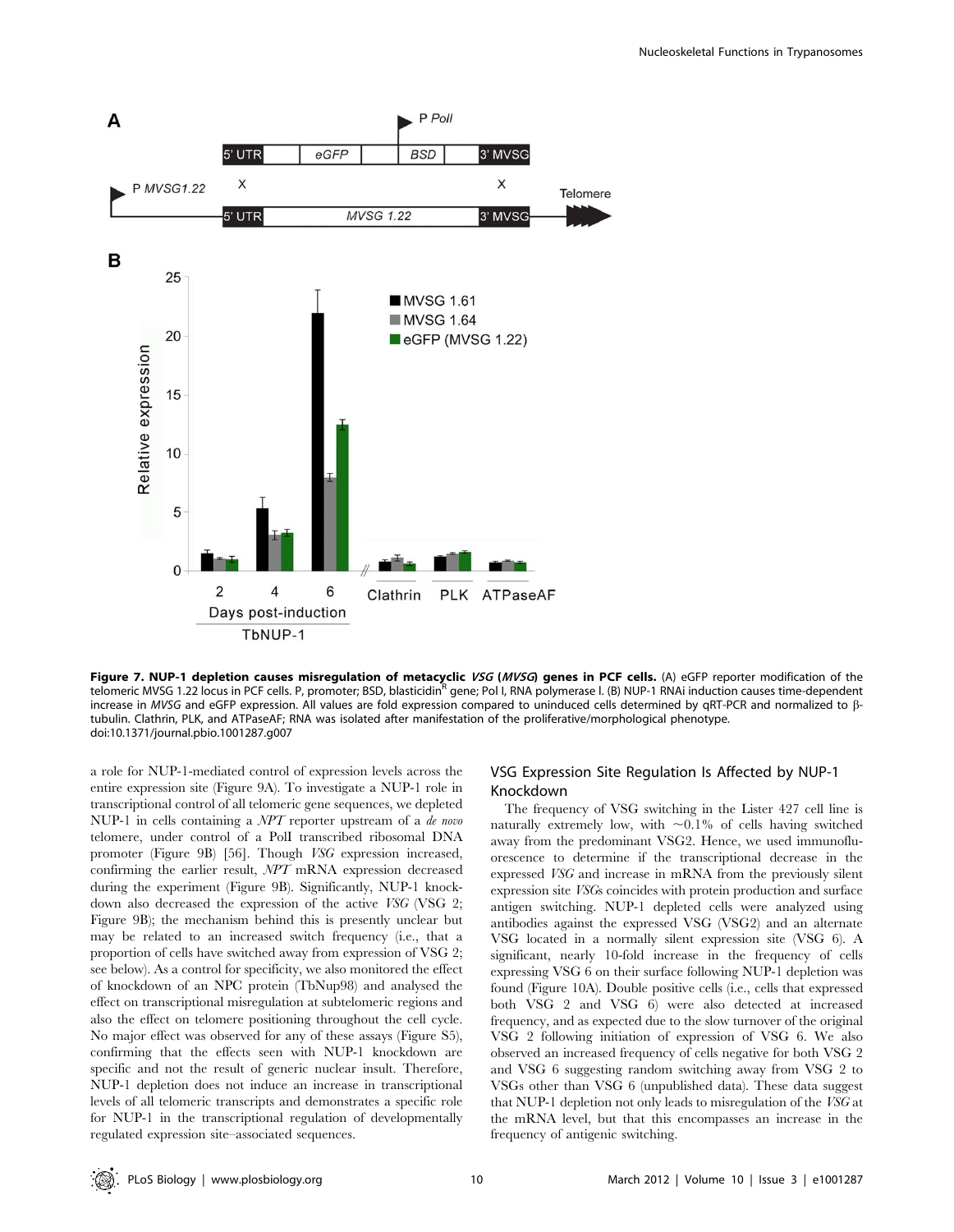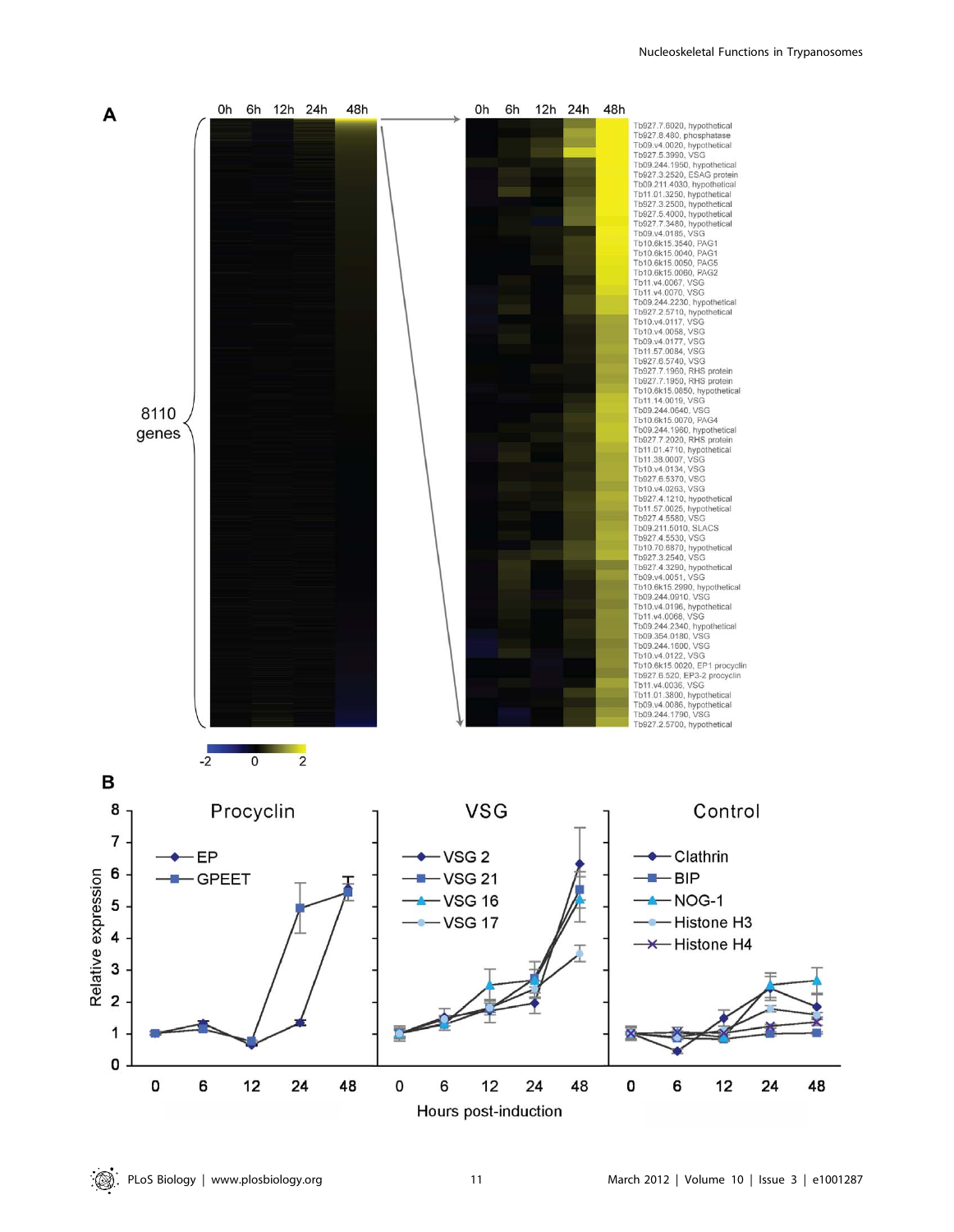Figure 8. NUP-1 depletion causes increased expression of developmentally regulated genes in BSF cells. (A) Heatmap for microarray following NUP-1 knockdown in BSF cells. Of 8,110 genes, 62 were increased in relative expression greater than 2-fold. Yellow and blue represent upregulation and downregulation, respectively, and black no expression change. Gene accession numbers/annotation are given for the upregulated genes. (B) qRT-PCR quantitation of the expression of EP and GPEET procyclin genes (left panel), selected ES VSG genes (middle panel), and housekeeping genes (right panel) during NUP-1 RNAi. The expression level in control cells was set to one, and y-axis is the relative expression compared to control cells, normalized to  $\beta$ -tubulin. doi:10.1371/journal.pbio.1001287.g008



Figure 9. Depletion of NUP-1 derepresses the entire expression site, but not all telomeric genes. (A) Top: NUP-1 RNAi was induced in cells with a GFP:NPT reporter downstream of the repressed VSG 2 expression site promoter. Bottom: Expression of VSG 2 and the reporter increased as determined by qRT-PCR normalized to Rab11. (B) Top: NUP-1 RNAi was induced in a cell line with NPT reporter  $\sim$  2 kb upstream of a de novo telomere. Bottom: Expression site VSG gene expression increased but NPT expression did not as determined by qRT-PCR normalized to Rab11. Expression of VSG 2, the active VSG in this cell line, decreased. doi:10.1371/journal.pbio.1001287.g009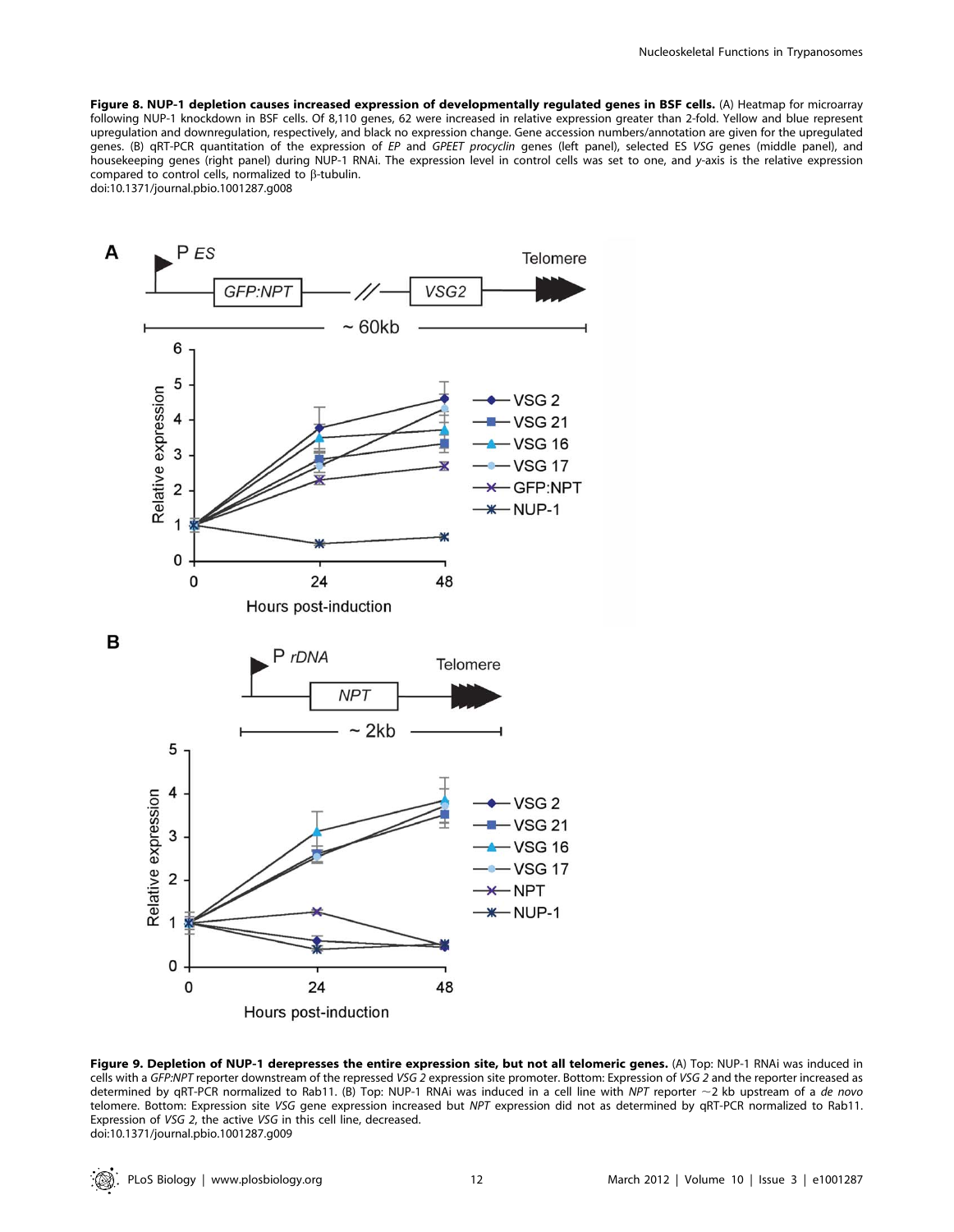

Figure 10. NUP-1 knockdown leads to increased VSG switching and represses differentiation-induced expression site repositioning. (A) Top: Cells were probed with antibodies against the active VSG 2 (red) and an alternate VSG 6 (green) following 96 h of NUP-1 RNAi induction. Cells switched from expressing VSG 2 to VSG 6 (white arrow), expressed neither VSG 2 nor VSG 6 (white arrowhead), or expressed both (not shown). Bar: 10 µm. Bottom: Quantitation of increased VSG switching in NUP-1 knockdown cells. Graph represents average and standard deviation of three independent NUP-1 RNAi lines ( $n = 1,000$  cells). (B) NUP-1 depletion represses differentiation-induced repositioning of the active expression site to the nuclear periphery. Left: Representative images of maximum intensity projections of 3-D data sets of the GFP-LacI tagged active expression site (green) in wild type cells or NUP-1 RNAi cells (induced for 24 h) after induction of differentiation. Bar: 1 µm. Right: Statistical analysis of the expression site position. The active expression site rapidly repositions to the nuclear periphery in wild type cells. Repositioning is significantly inhibited in NUP-1 RNAi cells. Graph represents the average of three replicate experiments. doi:10.1371/journal.pbio.1001287.g010

This increase in antigenic switching, together with a role in telomeric positioning, may suggest that NUP-1 plays a role in regulating expression site positioning at the nuclear periphery and thus might affect the frequency of translocation of inactive ESs into the nuclear interior and subsequent insertion into the expression site body. The expression site VSG promoter is rapidly repositioned to the nuclear periphery upon developmental differentiation from BSF to PCF, a life stage where no VSGs are expressed [57]. To investigate this issue, NUP-1 was knocked down in BSF cells where the active expression site promoter has been tagged with GFP-LacI, as a marker for the expression site body. These cells were then induced to differentiate into PFs. The active VSG-expression site promoter relocated to the nuclear envelope early during differentiation (5 h) in 63% of control cell nuclei, as expected (Figure 10B). Statistical analysis of the GFP-LacI position in cells depleted for NUP-1 indicated that only  $16\% \pm 3.2\%$  of the nuclei displayed the GFP-LacI spot at the nuclear periphery (Figure 10B). As efficient incorporation of the previously active VSG expression site into the peripheral region of the nucleus is disrupted in the NUP-1 knockdown, these data suggest that developmental silencing of the active expression site at the nuclear periphery requires NUP-1 function, consistent with a role for NUP-1 in peripheral chromatin organization.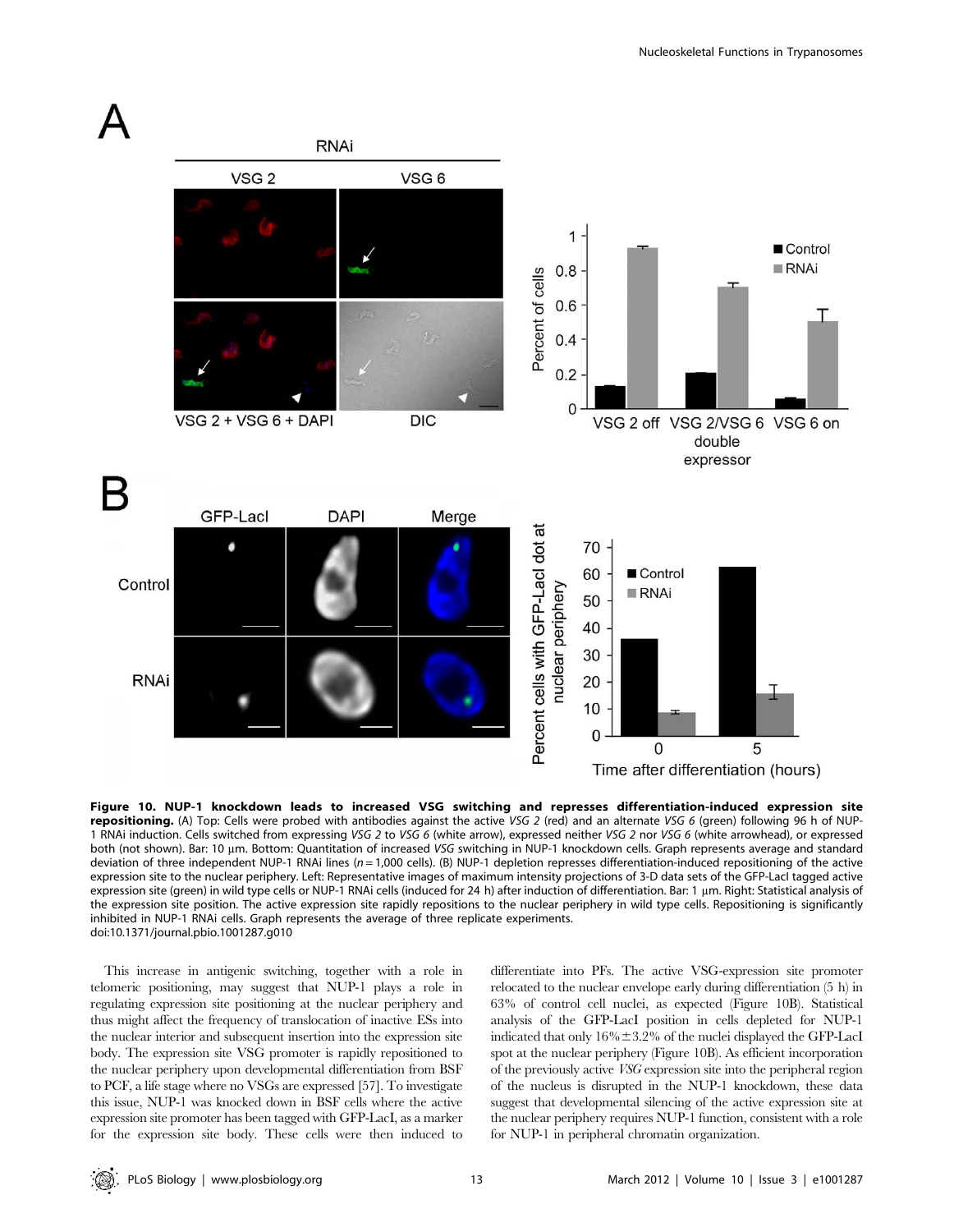# **Discussion**

While structures that resemble the nucleoskeletal metazoan lamina and heterochromatin are recognized in many eukaryotic lineages, the lamin proteins themselves are clearly restricted to the metazoa [7,15], and no lamina components have been unequivocally identified to date in any non-metazoan organism. This, together with a very clear absence of lamins and a morpholgical lamina from S. cerevisiae and other yeasts, suggests that the lamina arose during differentiation of the metazoan lineage [17]. This distinction implies that the mechanisms for organization of peripheral heterochromatin are substantially divergent throughout the Eukaryota and, more significantly, that the mechanisms understood as present in Metazoa are modern and lineage-specific. An alternate model, that the nuclear lamina is an ancient feature of eukaryotes but has been lost in yeasts, is also possible, especially as it is clear that S. cerevisiae has experienced other significant secondary losses. Resolving this issue requires the identification and molecular and functional characterization of a nucleoskeletal structure from a non-metazoan lineage. Here we describe the location and function of one such nucleoskeletal structure from trypanosomes, which are members of the Excavata supergroup, and in evolutionary terms are extremely distant from the Metazoa and also undergo a closed mitosis, probably the dominant form of mitosis in an evolutionary context.

#### NUP-1 Forms a Network in the Trypanosome Nucleus

NUP-1 is a predominantly coiled-coil protein that localizes to a lattice-like network at the nuclear periphery. As initially characterised, NUP-1 was suggested to be located as puncta at the nuclear envelope and was proposed to be a nucleoporin (hence the name NUP-1) [35]. By contrast, our earlier work suggested that NUP-1 was associated with fibrillar material on the inner nuclear envelope, which was depleted from regions of the envelope subtending the NPC [23]. Here, for the first time, using in situ GFP tagging and high-resolution microscopy, we have revealed that NUP-1 is in fact associated with a network, reminiscent of the lamin nucleoskeleton. We find that several aspects of nuclear organization are extremely sensitive to decreased expression of NUP-1, extending to proliferative defects, structural abnormalities, and NPC clustering; all of these are analogous to phenotypes observed when lamin expression or functions are perturbed. Most significantly, NUP-1 organizes trypanosome chromatin and is required for controlling developmentally regulated and telomere-proximal gene expression, as are lamins. NUP-1 knockdown leads to misregulation of multiple expression site VSGs, the procyclin loci, and MVSGs, all developmentally regulated genes. It is possible that NUP-1 interacts even more extensively with chromatin, with subtle changes below our current detection level. NUP-1 and lamins do, however, demonstrate unique functional aspects: first, as trypanosomes undergo closed mitosis, NUP-1 can have no role in post-mitotic nuclear envelope reformation, but may act in mitotic scission, and second, NUP-1 does not, from presently available data, appear to participate in spindle formation. Taken together, these data argue strongly that NUP-1 is a component of a nucleoskeletal cage within the trypanosome nucleus that supports many functions equivalent to the lamin network of metazoan cells.

# NUP-1 Plays a Role in Telomeric Silencing

The role of NUP-1 in silencing developmentally regulated genes may also provide insights into the process of antigenic variation in trypanosomes. Of the changes to gene expression during life cycle progression in trypanosomes, a major feature is the switch between the dominant surface antigens VSG and procyclin. There are over

1,000 VSG coding sequences in the trypanosome genome, of which only  $\sim$ 20 occur in the subtelomeric expression sites. Monoallelic expression is achieved by only one expression site being active, in a transcriptionally permissive expression site body environment. This level of selective expression requires a tremendous degree of epigenetic control. While the expression site body partially explains how a single expression site is active, other regulatory mechanisms must constrain the inactive expression sites, securing them against both expression site body entry and spontaneous transcription. This control breaks down on disruption of NUP-1 expression. Following NUP-1 knockdown, megabase chromosome telomeres reposition, multiple expression site VSGs become active, and the frequency of VSG coat switching increases. Additionally, the active expression site promoter fails to migrate to the nuclear periphery upon differentiation, suggesting a role for NUP-1 in sequestering and silencing inactive expression sites. As NUP-1 also silences MVSG genes in PCF cells, it is likely associated with the formation and maintenance of a repressive heterochromatin environment, paralleling lamin functions [58,59]. Modulations to the NUP-1 network, involving NUP-1 phosphorylation sites for example, may be a mechanism to release sequestered VSG genes to initiate a VSG switch, which is clearly under epigenetic control as trypanosomes rapidly, but reversibly, reduce switch frequency in culture [60]. Overall, our work shows that this mechanism contributes to the extreme level of developmental control of VSG and procyclin, where expression between life stages varies by several orders of magnitude [61]. Significantly, misregulation of VSG and procyclin genes on NUP-1 knockdown is not as extreme, being induced only up to  $\sim$ 10-fold. This likely requires translocation to an RNA PolIrich nuclear subdomain (i.e., the expression site body and the nucleolus for VSG and procyclin, respectively).

#### Evolution of NUP-1, Lamins, and Nuclear Architecture

The identification here of a component of a nucleoskeletal network in a non-metazoan organism indicates that such structures are not lineage restricted. Taken together with the presence of peripheral heterochromatin and fibrous nucleoskeletons being identifiable in taxa from many lineages, this suggests that the mechanisms for epigenetic control and the tight regulation of specific gene cohorts at the nuclear periphery are likely both a general feature of eukaryotes and an ancient one. This is particularly significant as the mechanisms for controlling the expression of individual mRNAs are highly divergent. For example, in contrast to Metazoa, trypanosomes lack promoter control for the vast majority of genes. Hence, epigenetic control by a peripheral nucleoskeleton, which is entirely absent from prokaryotes, may be among the most fundamental and ancient mechanisms for eukaryotic gene regulation. The question arises as to whether the functional commonality between NUP-1 and lamins has arisen via convergent or divergent evolution. At molecular weights of  $\sim$ 450 kDa and  $\sim$ 60 kDa, respectively, these proteins are far from obvious orthologues, while significant sequence relationships are restricted to Metazoa for lamins [15] and trypanosomatids for NUP-1. NUP-1 is apparently absent from the free-living kinetoplastid Bodo saltans, and the distant relationships between the Leishmania and trypanosome NUP-1 orthologues indicates a great deal of evolutionary plasticity even between more closely related species; African trypanosomes are highly tolerant of perfect repeats, which may explain the extreme expansion of the T. brucei form. Conservation of NPCs, nuclear envelope, and heterochromatin clearly argues for a common origin for nuclear organization mechanisms, but many NPC components cannot be identified based on sequence between distant taxa [17,36,62], suggesting that overall architecture is more important than primary structure.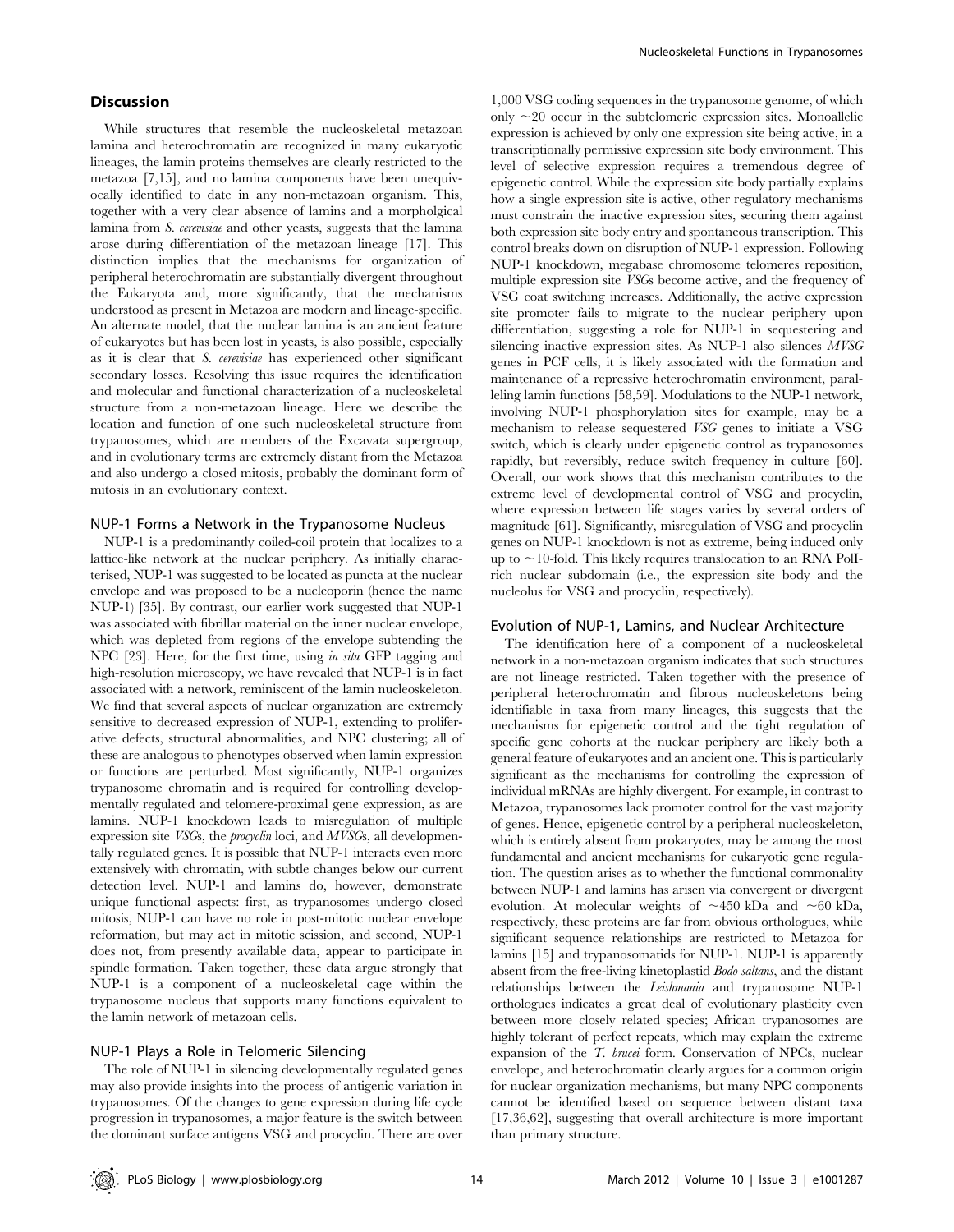A convergent evolution model would imply that coiled-coil proteins organizing peripheral chromatin arose independently in the major eukaryotic lineages, and potentially that the last eukaryotic common ancestor lacked such a feature. Indeed, as lamins are absent from yeast, the understandable hypothesis was that this represented the ancestral state [16]. By contrast a divergent evolution model argues that ancestral coiled-coil proteins diverged into lamins, NUP-1, and presumably similar proteins throughout the eukaryotes (e.g., NMP-1 in plants, with secondary losses in specific lineages such as yeasts). This latter scenario is clearly the most parsimonious when taking the present data into consideration and is in agreement with recent large-scale studies of the evolution of coiled-coil proteins and other protein domains [63–65]. Taken together we favour the divergent scenario where the nuclear skeleton evolved along with the nuclear envelope and NPC in the earliest eukaryotes; however, we acknowledge that this issue remains far from settled and will require identification of nucleoskeletal components in additional eukaryotic supergroups for further clarification. A recent report indicates that the Metazoan exclusivity of lamins is incorrect, and a clear highly divergent lamin ortholog is present in Dictyostelium [79]. This finding has profound implications, strongly suggesting that the fungi have lost an ancestral lamin, rather than metazoa acquiring lamins following separation from the common ancestor with fungi.

Finally, as nucleoskeletal heterochromatin organization appears crucial for silencing developmentally regulated genes, we speculate that the likely presence of such a system in the last eukaryotic common ancestor implies that this organism had a complex multiple-stage life cycle, requiring nucleoskeletal silencing at the nuclear periphery; this may go some way to explaining the surprising cellular complexity of LECA based on multiple reconstructions. Improved proteomic techniques may lead to identification of lamina components in additional eukaryotic lineages and help to clarify the likely structures within an ancestral nuclear skeleton and the fundamental and conserved processes governing heterochromatin remodelling.

## Materials and Methods

#### Cell Culture

BSF Trypanosoma brucei brucei MITat 1.2 (M221 strain) and PCF T. b. brucei MITat 1.2 (Lister 427) or T. brucei EATRO 795 (MVSG studies) were grown as previously described [66–68]. Single marker BSF (SMB) and PTT PCF lines were used for expression of tetracycline-inducible constructs [67]. Expression of plasmid constructs was maintained using antibiotic selection at the following concentrations: G418 and hygromycin B at  $1 \mu g/ml$ and phleomycin at 0.1  $\mu$ g/ml for BSF, G418 at 15  $\mu$ g/ml, hygromycin B at 25  $\mu$ g/ml, and phleomycin at 5  $\mu$ g/ml for PCF.

#### In Situ Tagging

ORFs were tagged using the pMOTag4G and pMOTag4H vectors [69] as templates. The following primers were used: NUP-1F: ACAAACACAGCGACAGGTACGGCAAGTCATGGAC-ATACGTAGCACAAGGAAAAGGTCTCGTTCAGCCAATG-CGGTCTCGGGTACCGGGCCCCCCCTCGAG; NUP-1R: TC-TAGGTGCATGTGTAGATGAACTGCACACTTTATGCA-CTAATAACAGGTTTGAAGTACTTACCTGGCATCTCC-TGGCGGCCGCTCTAGAACTAGTGGAT; Tb927.4.2070F: GAGCTGAGAAAGTGTAATGACTTAGTTATAAAGAGAC-TAGAGGATGAGGTTAAAGCTCTTCGTGAAGAACTGCG-TGGAAATGAGGCGGGTACCGGGCCCCCCCTCGAG; Tb 927.4.2070R: CCAATAGAAAAAAATGTAAGTAGCAATAA-TACGTATTTAAAAATGTCAAAATTGTCAGCAACAAAG-ATGCTTACACGAACAGAAAAAAAAAGATGGCGGCCG- CTCTAGAACTAGTGGAT; Tb927.7.3330F: CGCTCTGTT-GAGGAAGGTGAAGACGATGAGGACGAGGGCGACGCA-ACCGGTTGCCCAACAACGCATTTGGGAGGGCCATGG-GCGCACCATGGTACCGGGCCCCCCCTCGAG; Tb927.7. 3330R: CAAAAATATTCGTTACATTAGACATCATTCATC-GACTGTAACCTAGGTAGTGTATGAGATACCGTATCAA-TTACACACTGAGTGTCATGGCGGCCGCTCTAGAACT-AGTGGAT; TB92733180F: TGGGAATGCTTCAGCAAGT-GGTGAAAAGAACAATGCTCCACGGAATCCCTTCTCAT-TTGGTGCCTCTTCTGGGAATGCTGGTACCGGGCCCC-CCCTCGAG; TB92733180R: ACTAAAGAAGGGTAGAAAA-CAAAGAAAACACCAAATAAGGTACCTGACGCAGCGGC-AACACCACGTCGACTTGCTGGCGGCCGCTCTAGAAC-TAGTGGAT.

For truncation in situ tagging, the following primers were used: NUP-1noNLSF: GGTGAGCTTGTCCGTTGAGTCATCACA-TCATTCCAGAATCACTGAACAAACACAGCGACAGGTA-CGGCAAGTCATGGACGGTACCGGGCCCCCCCTCGAG; NUP-1noNLSR: GTTTGAAGTACTTACCTGGCATCTCCT-CACGAGACCGCATTGGCTGAACGAGACCTTTTCCTT-GTGCTACGTATTGGCGGCCGCTCTAGAACTAGTGGA-T; TbNUP1NrepeatsTagF: CCGTACAGCAAAGGAGAAGC-TGGAGAGGAGTGTTGAGGAAATATCTTTTTTAAAAG-ATGAAGTTTTGGTTAGTAATCGTATACGTAGCACAAG-GAAAAGGTCTCGTTCAGCCGGTACCGGGCCCCCCCT-CGAG; TbNUP1NrepeatsTagR: TCAACATCTGCACCAA-CAGCACCATCACTATCCCCCACTTTACCATTCAAAGA-AGAAACACTATCCACAAGCAATGGCGGCCGCTCTAG-AACTAGTGGAT; TbNUP1noNLSplusNLSTagF: GGTGAG-CTTGTCCGTTGAGTCATCACATCATTCCAGAATCACT-GAACAAACACAGCGACAGGTACGGCAAGTCATGGAC-ATACGTAGCACAAGGAAAAGGTCTCGTTCAGCCGGTA-CCGGGCCCCCCCTCGAG.

Linear PCR products were purified by ethanol precipitation. Electroporation was performed with  $10-25 \mu$ g of DNA using a Bio-Rad Gene Pulser II (1.5 kV and 25  $\mu$ F). Positive clones were assayed for correct insertion and expression using PCR and/or Western blotting.

#### Immunofluorescence Analysis

For microscopy, cells were fixed with 3% paraformaldehyde (v/ v) for 1 h on ice (PCF) or 15 min at room temperature (BSF) and allowed to settle onto poly-L-lysine coated slides (VWR International) at room temperature. For permeablization, cells were incubated with 0.1% Triton X-100 for 10 min in PBS. Slides were blocked in 20% FBS (Sigma) in PBS for 1 h. Cells were incubated with primary antibody in 20% FBS/PBS for 1 h followed by three 5-min washes in PBS. Cells were incubated with secondary antibody in 20% FBS/PBS followed by three 5-min washes in PBS. Slides were mounted with Vectashield mounting medium plus DAPI (Vectashield Laboratories). Antibodies were used at the following concentrations: rabbit anti-GFP 1:3,000, goat anti-rabbit IgG Alexa Fluor 488 (Molecular Probes) 1:1,000, mouse anti-HA (Santa Cruz Biotechnology Inc.) 1:1,000, goat anti-mouse IgG Alexa Fluor 568 (Molecular Probes) 1:1,000, polyclonal rabbit anti-NUP-1 (produced by Covalab against the NUP-1 peptide NH2-CLNAAGVRVRTSQSDKD-COOH) 1:750, and rabbit anti-TbNog1 629L (gift from M. Parsons) 1:700. VSG antibodies and visualization were performed as previously described [70]. For combination immunofluorescence and FISH, samples were processed for immunofluorescence as above and post-fixed in 3% paraformaldehyde for 1 h and then processed for FISH as described below.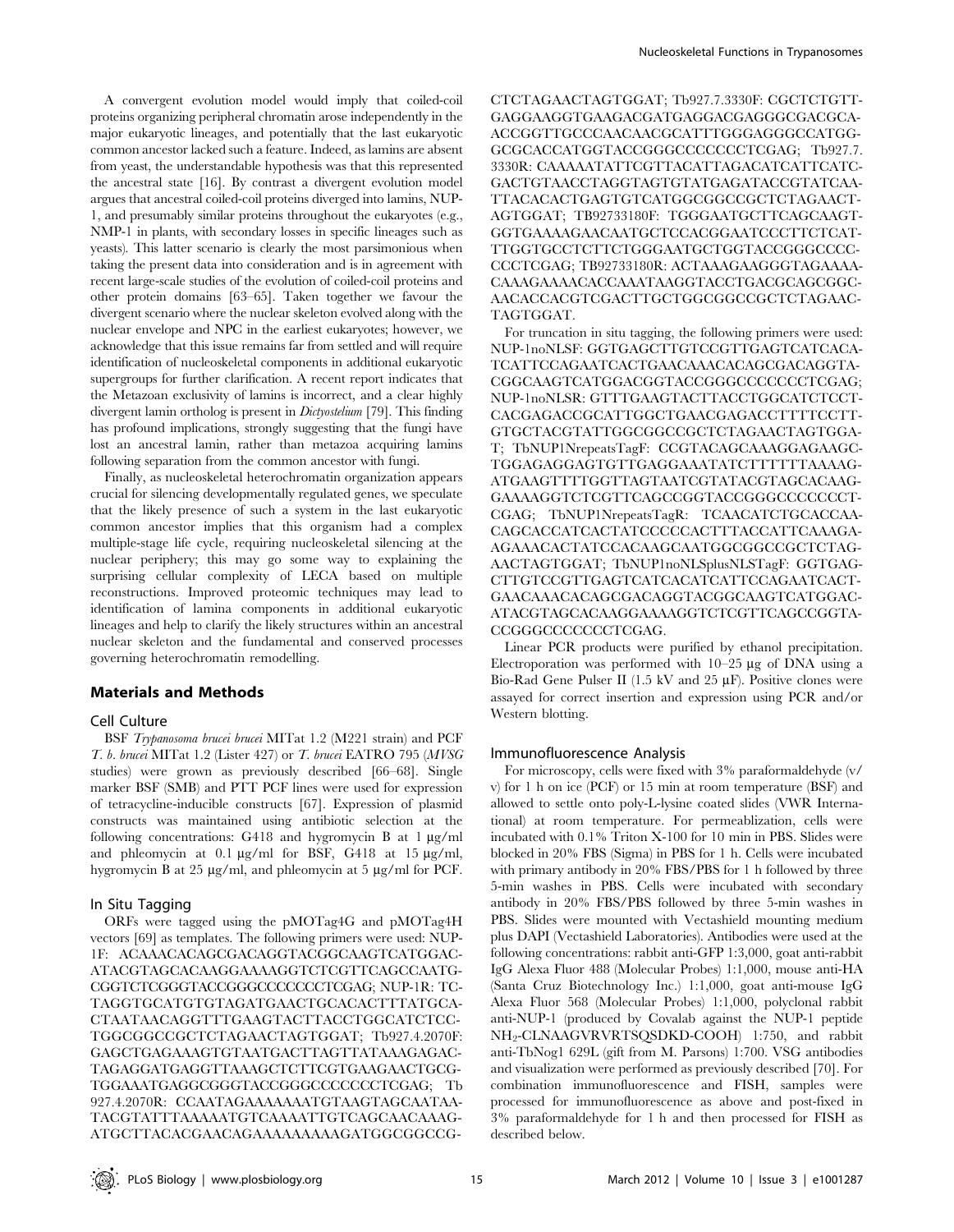#### Imaging

Confocal microscopy images were acquired with a Leica TCS-NT confocal microscope with a  $63\times/1.4$  or  $100\times/1.4$  numerical aperture objective. Images were processed with Huygens deconvolution software (Scientific Volume Imaging) and Adobe Photoshop (Adobe Systems Inc.). Quantitation was on raw images. Fluorescence images were acquired using a Nikon Eclipse E600 epifluorescence microscope and a Hamamatsu ORCA chargecoupled device camera. Images were captured using Metamorph software (Universal Imaging Corp.) and raw images processed using Adobe Photoshop.

# Western Blotting

 $10^7$  cells per lane were resolved on  $4\%$ – $12\%$  SDS–polyacrylamide gels (Invitrogen). Proteins were transferred to polyvinylidene fluoride membranes (Millipore). Detection of HRP-conjugated secondary antibodies was by chemiluminescence with luminol (Sigma). Polyclonal rabbit anti-TbBiP serum (a gift from J. D. Bangs) was used at 1:5,000, polyclonal mouse anti-NUP-1 (a gift from K. Ersfeld) at 1:10,000, mouse anti-VSG 2 (a gift from G.A.M. Cross) at 1:20,000, rabbit anti-NPT (Fitzgerald Industries International, Inc.) at 1:5,000, and polyclonal anti-TbRab11 was used at 1:2,000. Incubations with the appropriate commercial secondary anti-IgG horseradish peroxidase (HRP) conjugates (Sigma) were performed at 1:10,000 in TBST for 45 min. Image J (National Institutes of Health) was used to quantify band intensity.

#### Quantitative RT-PCR and DNA Sequencing

RNA was purified using the RNeasy mini kit (Qiagen) according to the manufacturer's instructions. RNA concentration was quantified using a ND-1000 spectrophotometer and Nanodrop software (Nanodrop Technologies). cDNA was produced using Superscript III Reverse Transcriptase (Invitrogen) according to the manufacturer's instructions. qRT-PCR using cDNA templates was performed

with iQ-SYBRGreen Supermix and MiniOpticon Real-Time PCR Detection System (Bio-Rad) and quantified with Opticon3 software (Bio-Rad).  $\beta$ -Tubulin, which has stable mRNA levels throughout the T. brucei cell and life cycles, was used for normalization [71]. The following primers were used for qRT-PCR: 3330qRTF: GGGTGTTTTCGTTGATGAGGTCT; 3330qRTR: ACTGCA-GCGAAGACAAAGAAGAG; 2070qRTF: GGTTCAGGAGG-AGACGATGAAGT; 2070qRTR: AGCTTTAACCTCATCCT-CTAGTCTCT; Nup1qRTF: CGAGGAGGAGGTTGGAGG-AG; Nup1qRTR: GCTGGCACTCCTTCTGCAATTT; TbBeta TubulinF: CAAGATGGCTGTCACCTTCA; TbBetaTubulinR: GCCAGTGTACCAGTGCAAGA; VSG2F: CCAAGTTAAC-GACTATACTTGCCTATT; VSG2R: CAAGTAGCAAGGA-AAATTTTAAAAGG; VSG21F: CGGATGCTCAAATCTA-TTACACAG; VSG21R: GTCAGAATTCTTAGAATGCA-GCC; VSG16F: AGTCGTAGCACTTTTGATTCAGG; VSG 16R: TTATGCTAAAAACAAAACCGCA; VSG17F: CACCA-ACACAGCAGAACGAA; VSG17R: TTATGCTAGAATCAA-AAATGCAAGC; EPProcyclinQF: AAGGACCAGAAGACAA-GGGTC; GPEETProcyclinQF: ATGGCACCTCGTTCCCTT; ProcyclinQR: TTAGAATGCGGCAACGAGA; BIPQF: GGTG-AGCGCTATGGACAAGT; BIPQR: GTCCTCGTCCTCG-AACTCTG; NOG1QF: GCTCACTTAGCGTAAACCGC; NO-G1QR: GTATGGCACGATCACCCTCT; HistoneH3QF: GAC-CTGCTGCTACAAAAGGC; HistoneH3QR: AAGCAGCGA-CACAATGTACG; HistoneH4QF: TATCTACGACGAGGT-GCGTG; and HistoneH4QR: AACCGTACAGAATCTTGCCG.

For sequencing qRT-PCR products, the following primers were used: VSG2sequence: TTTGAAGTTTTAACCCAGAAGCA; VSG21sequence: AAAAAAGAAAAACCAAGCAAGTCC; VSG 16sequence: AGAAATGTCCAGCGAGCC; and VSG17sequence: AAGAACAGGAAACTACAAAGGTAGACG.

#### Electron Microscopy

Cells were fixed in 2% glutaraldehyde (v/v), resuspended in 0.1 M PIPES, and processed for electron microscopy by the University of Cambridge multi-imaging centre. Sections were viewed on a Philips CM100 electron microscope (FEI-Philips) operated at 80 kV.

#### RNA Interference

PCR products were cloned into either the p2T7<sup>TABlue</sup> plasmid (BSF) [72] or the p2T7-177 plasmid (PCF) [73]. RNAi was induced in log-phase cells by the addition of  $1 \mu g/ml$  tetracycline. The following primers were designed using RNAit [74]: NUP-1RNAiF: ATCGAAACGTGAGGGTGAAC; NUP-1RNAiR: ACCCTTGTCTTGGCATATCG; Tb927.7.3330RNAiF: CCA-CAGAACACACCGAAATG; Tb927.7.3330RNAiR: CCTTCT-CGTCCAACTCAAGC; Tb927.4.2070RNAiF: TGATCCAT-TCCCTTGAGGAG; Tb927.4.2070RNAiR: GGGGAGGTGT-GTGTCACTCT; NUP-1177RNAiF: GCTACTCGAGATC-GAAACGTGAGGGTGAAC; and NUP-1177RNAiR: CGTAG-GATCCACCCTTGTCTTGGCATATCG.

#### FISH

The telomere PNA FISH kit (DAKO) was used according to the manufacturer's instructions. For combined FISH with the Telomere PNA kit and the Digoxigenin labelled 177 base pair fragment that binds to minichromosomes, cells were pre-treated according to the kit manufacturer's instructions and then prehybridized in hybridization buffer (50% formamide,  $2 \times SSC$ , 10% dextran sulfate, 50 mM sodium phosphate pH 7) for 45 min. Probe (10 µl kit probe, 5 µl hybridization buffer+minichromosome probe) was added and cells were denatured for 5 min at  $88^{\circ}$ C. Slides were incubated overnight at 37°C. Slides were washed in 50% formamide/2 $\times$ SSC for 30 min at 37°C, 2 $\times$ SSC for 10 min at  $50^{\circ}$ C,  $0.2 \times$  SSC for 60 min at  $50^{\circ}$ C, and  $4 \times$  SSC for 10 min at room temperature. A rhodamine-conjugated anti-digoxigenin antibody (Fab fragments, Roche) was added at 1:200 in BMEB (100 mM maleic acid, 150 mM sodium chloride, pH 7.5, 1% blocking reagent; Roche). Slides were washed in  $1 \times TBS+0.05\%$ Tween 20 and imaged as described.

#### Bioinformatics

We searched for NUP-1 homologues in representative taxa of major eukaryotic supergroups using BLAST. Homo sapiens data were obtained from NCBI (www.ncbi.nlm.nih.gov). Saccharomyces cerevisiae was at the Saccharomyces genome database (http://www. yeastgenome.org/). Drosophila melanogaster data were at FlyBase (www.flybase.org). Caenorhabditis elegans was obtained from Worm-Base (www.wormbase.org). Chlamydomonas reinhardtii, Ostreococcus tauri, Thalassiosira pseudonana, Phytophthora ramorum, and Naegleria gruberi data were obtained from the Joint Genome Initiative (genome.jgi-psf.org). Cryptococcus neoformans, Theileria parva, Tetrahymena thermophila, and Trichomonas vaginalis data were from TIGR (www.tigr.org). Dictyostelium discoideum, Entamoeba histolytica, Plasmodium falciparum, Trypanosoma brucei, Trypanosoma congolense, Trypanosoma brucei gambiense, Trypanosoma vivax, Trypanosoma cruzi, Leishmania major, Leishmania infantum, Leishmania braziliensis, and Bodo saltans data were obtained from geneDB (www.genedb.org). More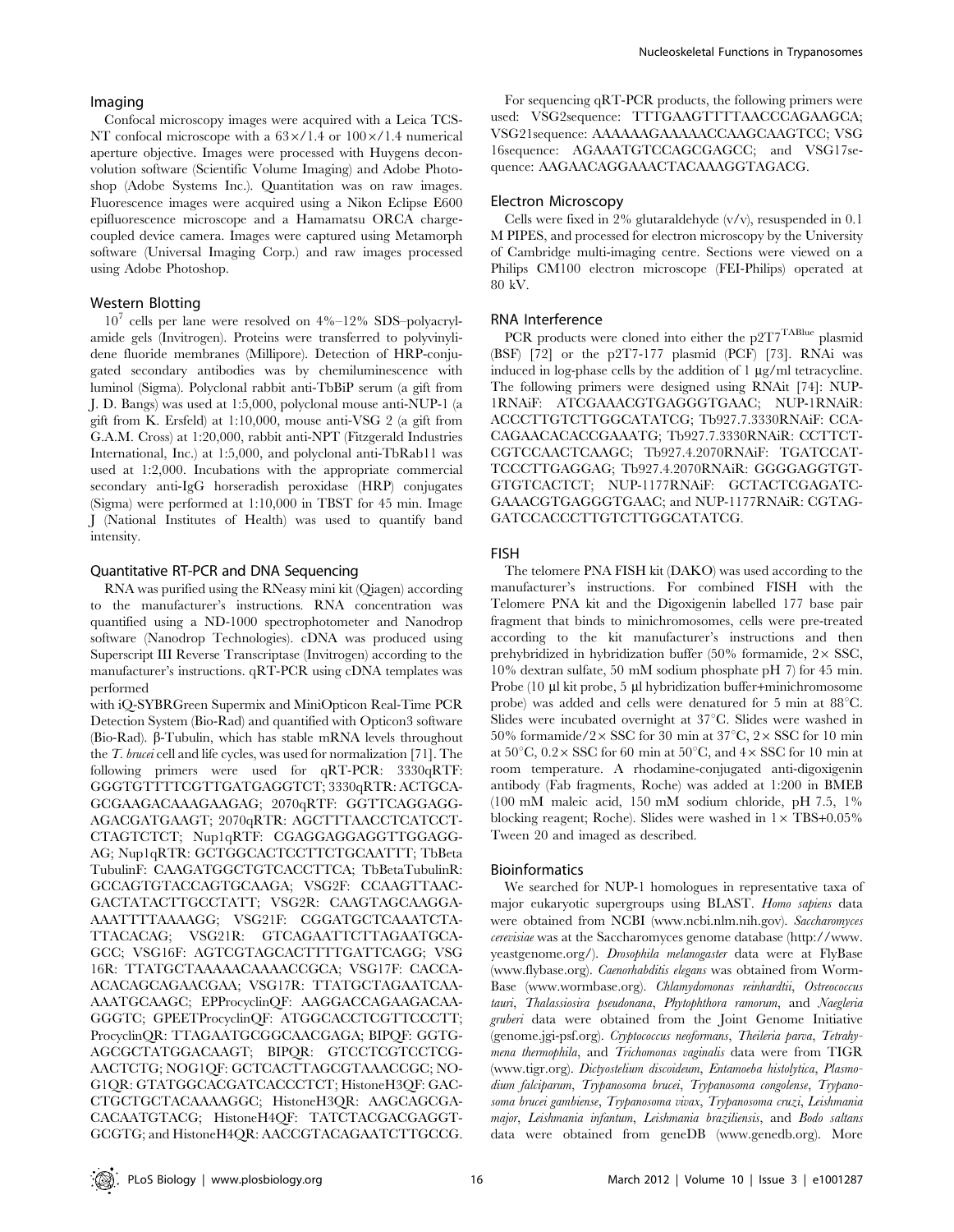complete Trypanosoma congolense and Trypanosoma vivax sequences were a generous contribution from Andrew Jackson at the Wellcome Trust Sanger Institute. Toxoplasma gondii data were from ToxoDB (www.toxodb.org), Cryptosporidium parvum data from CryptoDB (www.cryptodb.org), and Cyanidioschyzon merolae data were retrieved from the C. merolae genome BLAST server (merolae.biol.s.u-tokyo.ac.jp). Euglena gracilis data were obtained from the Euglena gracilis genome project (http://web.me.com/ mfield/Euglena\_gracilis/E.\_gracilis.html).

#### Microarrays

Labelled cDNA probes were created from  $2 \mu$ g of total RNA using the SuperScript indirect cDNA labelling kit. Unincorporated nucleotides were removed by QuickClean resin, and the resulting cDNA was ethanol precipitated overnight at  $-20^{\circ}$ C. Control and experimental samples were labelled with Alexa Fluor 555 and 647, respectively, and purified using the cDNA labelling purification module. Equal amounts of labelled control and experimental samples were combined. Expression microarray was performed with dye-swaps and experimental and technical replicates as described previously [75]. The  $log_2$  of the average mRNA abundance ratios are reported. Differentially expressed genes were identified by maximum-likelihood analysis  $(\lambda > 40)$  [76].

#### FRAP

Cells in log phase growth were trapped between a slide and coverslip at  $27^{\circ}$ C for no longer than 30 min. FRAP experiments were performed on a Zeiss inverted microscope (Axiovert 200) with a  $63 \times / 1.4$  numerical aperture objective and spinning disk confocal scanning unit (CSU22, Yokogawa). Time-lapse sequences were acquired using Volocity software with an EMCCD camera (C-9100, Hamamatsu) operating in streaming mode. Representative movies are presented. Fluorescence intensity was measured in the region of interest using ImageJ. For the experiments on cells expressing NUP-1-GFP, 28 image sequences were acquired in four independent FRAP experiments. Movies were taken at either maximum speed of acquisition (no time-lapse, 0.221 s between frames, 311 time points) or a time-lapse of 1.98 s between frames  $(70-140)$  time points) with an exposure time of 200 ms/frame (binning  $1\times1$  pixels). For the experiments on cells expressing NLS-GFP, 30 image sequences were acquired in five independent FRAP experiments. Movies were taken at maximum speed of acquisition (no time-lapse, 0.068 s between frames, 588–625 time points) with an exposure time of 50 ms/frame (binning  $1\times1$ ) pixels). To normalize data, background fluorescence was subtracted and overall photobleaching over time normalized using another equivalent source of GFP (a similar nuclear region of a cell that had not been bleached).

#### MVSG Reporter Cell Line RNA Interference

RNAi line EATRO 795 2913 MVSG1.22->EGFP was obtained by consecutive transfection of EATRO795 PCF cells with pLew13, pLew29, and with a cassette replacing MVSG 1.22 with eGFP. Full details will be published elsewhere. PLK, ATPaseAF, clathrin, and NUP-1 were depleted by RNAi. Three independent RNAi lines were examined for each gene. To generate PLK:RNAi (Tb927.7.6310) and  $F_0-F_1$  ATPaseAF:RNAi (Tb10.70.7760) lines, the following primers were used to amplify cDNA fragments: PLKBamHI: GATAGGATCCTTCCCACT-GTTTGGGTGACG; PLKXhoI: GAATCTCGAGCAAGCCG-TGCAGCAATTTCTCTAG; Tb7760BamHI: GATCGGAT-CCGAAGCTCAGGACC; and Tb7760XhoI: GATACTCGA-GGCAGAAACGCATC.

The corresponding PCR fragments were cloned into the BamHI/XhoI sites of the pZJM plasmid [77] and transfected to the EATRO 795 RNAi line. Clones were selected in the presence of G418 (5  $\mu$ g/ml), hygromycin B (5  $\mu$ g/ml), blasticidin S (5  $\mu$ g/ ml), and phleomycin (1.75 µg/ml). Clathrin and NUP-1 RNAi lines were selected in the same way, but DNA fragments were cloned into the p2T7-177 plasmid. For growth rates, T. brucei cultures were diluted to  $\sim 7 \times 10^5$  cells/ml and cell densities of parasite cultures evaluated daily. RNAi induced cultures were grown in the presence of tetracycline (2 mg/ml). Cell cultures were diluted to the same density  $(6-7\times10^5 \text{ cells/ml})$  when cultures reached  $1-1.2\times10^7$  cells/ml. For quantitative RT-PCR, samples were collected at different time points after TET induction dependent on RNAi line response. Quantitative PCR was carried out on cDNA templates using Power SYBR Green PCR Master Mix (Applied Biosystem, Invitrogen). The following primers were used for qRT-PCR: 161QF: GGCGGTTTGTCTTTGTTTT-TG; 161QR: TGACTCCTCTTTGTTGTCGTCTTC; 164QF: CACAGACCTGCAGATGCACTTTAT; 164QR: TGCCTT-TATCTTTGCTAAATTTGCT; GFPQF: CTGCTGCCCGA-CAACCA; and GFPQR: TGTGATCGCGCTTCTCGTT.

#### ES and telomeric Reporter Lines

NUP-1 or TbNup98 RNAi fragments were cloned into the pRPaiSL stem loop RNAi plasmid [77] following amplification with 5iNUP (5'-GATCGGGCCCGGTACCATCGAAACGT-GAGGGTGAAC) and 3iNUP (5'-GATCTCTAGAGGATC-CACCCTTGTCTTGGCATATCG) or 3iNup98 (5'-GATCTC-TAGA GGATCCATAACCGTACGCCTTTGTGC) and 5iNu p98 (5'-GATCGGGCCCGGG TGGAGCGGCGTAGTA-GAAGT) and digestion with KpnI/BamHI or XbaI/BamHI (sense fragment) and Bsp120I/XbaI or Bsp120I/XmaI (antisense fragment). Plasmid was linearized with AscI and transfected into 2T1 strain [78] modified with a sub-telomeric NPT reporter 2 kb upstream of a de novo telomere (2T1.R2; [56]) or a GFP:NPT reporter downstream of the repressed VSG2 expression site promoter (2T1.GFP:NPT; [55]). Three independent RNAi lines were examined for each experiment. RNA was prepared using a Qiagen RNeasy kit following induction of RNAi  $(1 \mu g \text{ ml}^{-1})$ tetracycline) for 24 and 48 h. The following primers were used for qRT-PCR: NPTQF: TCTGGATTCATCGACTGTGG; NPT-QR: GCGATACCGTAAAGCACGAG; RAB11QF: ATCGG-CGTGGAGTTTATGAC; and RAB11QR: GTGGTAAATC-GAACGGGAGA.

#### Active ES Positional Analysis

NUP-1 RNAi was induced for 24 h in a cell line with a GFPtagged active VSG ES promoter. Cells were differentiated and analyzed as in [56].

# Supporting Information

Figure S1 NUP-1 repeat structure, nuclear localization signal, and NUP-1 post-mitotic remnant. (A) Top: A single NUP-1 repeat from selected trypanosomatid species. Black boxes are identical residues and gray boxes similar in at least 50% of the included sequences. Lower: All of the repeats from T. brucei are identical with the exception of three conservative substitutions highlighted in red. (B) NUP-1 mRNA is present at similar levels in both BSF and PCF stages of T. brucei as measured by qRT-PCR and normalized to  $\beta$ -tubulin. (C) Wild type NUP-1-GFP (white) localizes to the nucleus (top panel). The nuclear localization is largely disrupted in cells expressing truncated NUP-1-GFP lacking the C-terminal 15 amino acids, which includes a predicted 11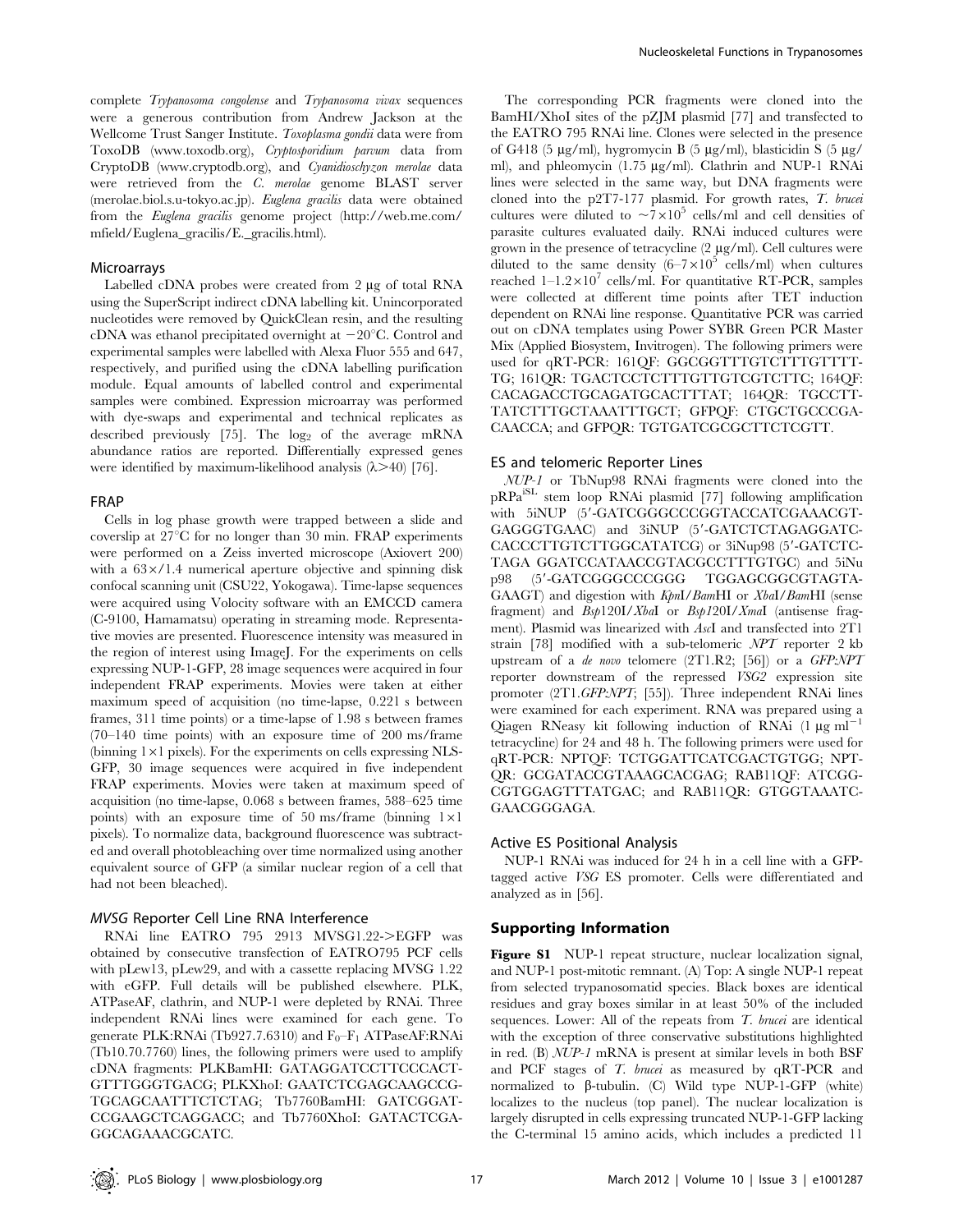amino acid nuclear localization signal (second panel). When the putative nuclear localization signal is added back onto the in situ tagging construct, nuclear localization is restored (third panel). When the C-terminus of NUP-1 is removed by a nuclear localization signal-containing tagging construct, NUP-1 still localizes to the nuclear periphery, suggesting that the C-terminal domain is not required for targeting (fourth panel). DAPI is used to visualize DNA (blue). Bar:  $2 \mu m$ . (D) An additional localization was observed for NUP-1-GFP (white) between nuclei in late mitosis (anaphase) (white arrows). DAPI is used to visualize DNA (blue). Bar:  $2 \mu m$ . (E) Cells expressing NLS-tagged GFP (green) and NUP-1-HA (white) were examined. It was found that NUP-1 localized to a slender connection between daughter nuclei in cells with incompletely segregated nuclei, possibly corresponding to a nuclear remnant remaining between daughter nuclei following mitosis derived from the midbody. DAPI is used to visualize DNA (blue). Bar:  $2 \mu m$ .

(TIF)

Figure S2 NUP-1 knockdown causes proliferative and NUP-1 lattice defects but does not affect spindle formation. (A) NUP-1 knockdown resulted in a significant growth defect compared to the control population in both BSF and PCF cells. (B) Cell cycle analysis of 200 BSF cells from control and RNAi populations 24 h after RNAi induction revealed a decrease in interphase cells (1N:1K) and an increase in all other cell types observed. ''Other'' cells included those with nuclear and kinetoplast arrangements other than those scored in the remaining categories as well as nuclei that had abnormal protrusions and diffuse borders. (PDF)

Figure S3 Control RNAi disrupts PCF proliferation and BSF NUP-1 RNAi increased expression of developmentally regulated genes. (A) RNAi induction of clathrin, polo-like kinase (PLK), and F0-F1 ATPase-associated factor (ATPaseAF) (right panel) all caused the expected growth defects in the reporter cell line.  $-$ , uninduced; +, induced. (B) Kinetics of procyclin and VSG gene expression changes in response to NUP-1 RNAi. Expression changes are on a logarithmic scale and relative to the expression level prior to RNAi induction and are derived from the array data shown in Figure 8. (C) Expression site VSG PCR products from qRT-PCR were sequenced (VSGXsequencing) and compared to the published bloodstream expression site VSG sequences (VSGX) and the array oligonucleotide from the 62 showing induction of expression most closely similar to the bloodstream expression site VSG (TbXoligo). Black boxes denote 100% sequence conservation.

(PDF)

Figure S4 Protein levels from NUP-1 RNAi derepressed expression sites are not detectable by Western blot. NUP-1 depletion does not lead to protein levels from repressed subtelomeric loci that are detectable by Western blot. The VSG 2 expression site and de novo telomere silencing cell lines (see Figure 9) were induced for 48 h. Expression of GFP:NPT or VSG 2 from the silenced BES1 is not detectable following RNAi against NUP-1; the parent cell line, where this expression site is active (''Active''), is shown for comparison. Similarly, no increase in NPT protein production was seen following NUP-1 RNAi when the reporter was located  $\sim$ 2 kb from a de novo telomere; this reporter can be derepressed, as shown by the SIR2rp1 and sir2rp1 cell lines included. The Rab11 blot and the Coomassie stained gel serve as loading controls. NPT, neomycin phosphotransferase.

Figure S5 Depletion of Nup98 does not result in telomere mispositioning or misregulation of ES associated sub-telomeric genes. (A) Top panel: RNAi against TbNup98 was induced in cells containing a GFP::NPT reporter downstream of the repressed VSG2 ES promoter. Bottom panel: Expression of ES VSG genes and GFP::NPT reporter do not increase following depletion of TbNup98 as determined by qRT-PCR, normalised to Rab11. Note the difference between the behaviour here and in Figure 9 for NUP-1 knockdown. (B) Top panel: TbNup98 RNAi was induced in cells that contain an NPT reporter  $\sim$ 2 kb upstream of a de novo telomere. Knockdown of TbNup98 resulted in a decrease in the expression of ES VSGs and the NPT reporter as determined by qRT-PCR, again distinct from the effect of NUP-1 RNAi. Knockdown of TbNup98 was validated by monitoring cell proliferation—doubling time was decreased by  $\sim$ 50% at 24 h. (C) Cells were probed with anti-NUP-1 repeat region antibody (green) and FISH for telomeres (red). DAPI was used to visualise DNA (blue). The distribution of NUP-1 was unaffected by RNAi mediated knockdown of TbNup98. (D) Top panels: FISH images of telomeres in cells knocked down for TbNUP98. Following RNAi, the distribution of telomeres (white) was not substantially altered in interphase or mitotic cells. DAPI was used to visualise the DNA. Bars: 2 um. Lower panels: Quantitative analysis of telomere positions comparing TbNup98 RNAi cells and uninduced control cells  $(+$  and  $-$  Tet, respectively). Data showing the average and standard deviation derived from three independent TbNup98 RNAi cell lines are shown  $(n = 150$  for uninduced and  $n = 150$  for induced). There is no significant alteration to the telomere positioning or the migration of telomeres during cell division.

(TIF)

Movie S1 NUP-1 forms a network-like structure around the periphery of the nucleus. PCF cells expressing NUP-1-GFP (white) were imaged by confocal microscopy. Shown is an image series along the z-axis of a cell at interphase. DAPI is used to visualize DNA (blue).

(MOV)

Movie S2 NUP-1 forms a network-like structure around the periphery of the nucleus. PCF cells expressing NUP-1-GFP (white) were imaged by confocal microscopy. Shown is an image series along the z-axis of a cell during nuclear division. DAPI is used to visualize DNA (blue).

(MOV)

Movie S3 NUP-1 forms a network-like structure around the periphery of the nucleus. PCF cells expressing NUP-1-GFP (white) were imaged by confocal microscopy. Shown is an image series along the z-axis of a cell during very late nuclear division. DAPI is used to visualize DNA (blue).

(MOV)

Movie S4 NUP-1 forms a network-like structure around the periphery of the nucleus. BSF cells probed with an anti-NUP-1 antibody (white) were imaged by confocal microscopy. Shown is an image series along the z-axis of interphase cells. DAPI is used to visualize DNA (blue). (MOV)

Movie S5 The NUP-1 network around the periphery of the nucleus is stable. Fluorescence recovery after photobleaching (FRAP) was performed on cells expressing NUP-1-GFP (white). Shown is a time-lapse of 1.98 s between frames with an exposure time of 200 ms/frame (binning  $1 \times 1$  pixels). (MOV)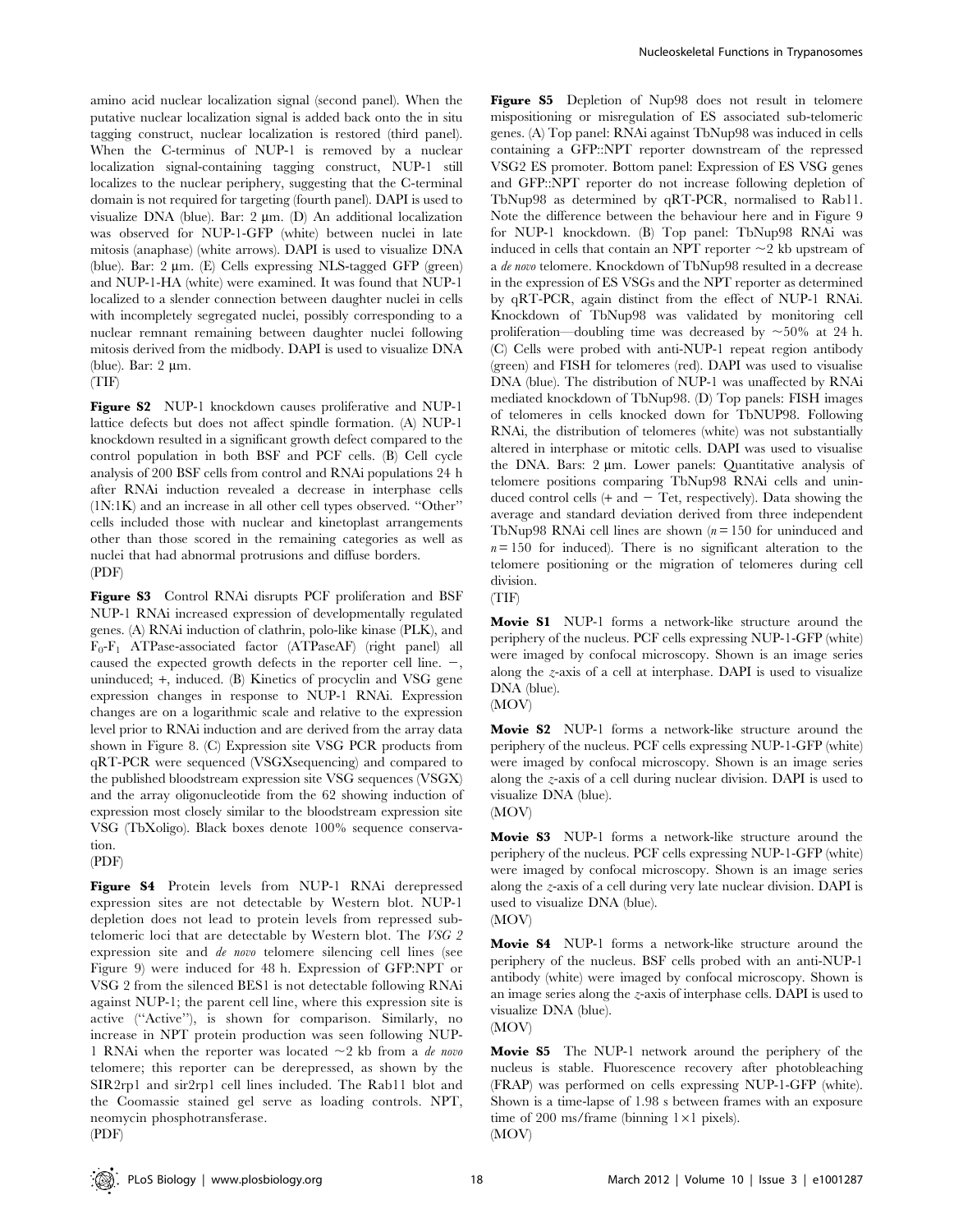Movie S6 Nuclear pore complex positioning is dependent on NUP-1 expression. TbNup98-GFP (white) was used as a marker of the nuclear pore complex. In NUP-1 RNAi cells, the nuclear pore complexes cluster in distinct regions of the nuclear periphery. Shown are serial confocal images along the  $z$ -axis. DAPI is used to visualize DNA (blue).

(MOV)

Table S1 NUP-1 orthologues in trypanosomatids. Accession numbers of sequences with homology to NUP-1. In species indicated by multiple accession numbers, the NUP-1ORF appears to have been split into multiple parts during genome annotation and assembly.

(PDF)

Table S2 Percent identity/similarity for the alignment of fulllength NUP-1 with other trypanosomatid NUP-1 sequences. Percent identity is shown in the lower portion of the table and percent similarity in the upper portion. NUP-1 is most similar to the sequence from  $T.$  b. gambiense, which is essentially a subspecies of T. brucei. Homology is decreased amongst other African trypanosomes and lower still for the South American trypanosome T. cruzi. There is very low identity/similarity between NUP-1 and putative orthologues in Leishmania. However, the NUP-1 gene remains syntenic in these species. (PDF)

#### References

- 1. Campos EI, Reinberg D (2009) Histones: annotating chromatin. Annu Rev Genet 43: 559–599.
- 2. Mekhail K, Moazed D (2010) The nuclear envelope in genome organization, expression and stability. Nat Rev Mol Cell Biol 11: 317–328.
- 3. Venters BJ, Pugh BF (2009) How eukaryotic genes are transcribed. Crit Rev Biochem Mol Biol 44: 117–141.
- 4. Aaronson RP, Blobel G (1975) Isolation of nuclear pore complexes in association with a lamina. Proc Natl Acad Sci U S A 72: 1007–1011.
- 5. Gerace L, Blum A, Blobel G (1978) Immunocytochemical localization of the major polypeptides of the nuclear pore complex-lamina fraction. Interphase and mitotic distribution. J Cell Biol 79: 546–566.
- 6. Crisp M, Burke B (2008) The nuclear envelope as an integrator of nuclear and cytoplasmic architecture. FEBS Lett 582: 2023–2032.
- 7. Goldman R, Gruenbaum Y, Moir R, Shumaker D, Spann T (2002) Nuclear lamins: building blocks of nuclear architecture. Genes Dev 16: 533–547.
- 8. Lenz-Bohme B, Wismar J, Fuchs S, Reifegerste R, Buchner E, et al. (1997) Insertional mutation of the Drosophila nuclear lamin Dm0 gene results in defective nuclear envelopes, clustering of nuclear pore complexes, and accumulation of annulate lamellae. J Cell Biol 137: 1001–1016.
- 9. Liu J, Rolef Ben-Shahar T, Riemer D, Treinin M, Spann P, et al. (2000) Essential roles for Caenorhabditis elegans lamin gene in nuclear organization, cell cycle progression, and spatial organization of nuclear pore complexes. Mol Biol Cell 11: 3937–3947.
- 10. Lee KK, Starr D, Cohen M, Liu J, Han M, et al. (2002) Lamin-dependent localization of UNC-84, a protein required for nuclear migration in Caenorhabditis elegans. Mol Biol Cell 13: 892–901.
- 11. Starr DA (2009) A nuclear-envelope bridge positions nuclei and moves chromosomes. J Cell Sci 122: 577–586.
- 12. Stuurman N, Heins S, Aebi U (1998) Nuclear lamins: their structure, assembly, and interactions. J Struct Biol 122: 42–66.
- 13. Tsai MY, Wang S, Heidinger JM, Shumaker DK, Adam SA, et al. (2006) A mitotic lamin B matrix induced by RanGTP required for spindle assembly. Science 311: 1887–1893.
- 14. Burke B, Stewart CL (2002) Life at the edge: the nuclear envelope and human disease. Nat Rev Mol Cell Biol 3: 575–585.
- 15. Melcer S, Gruenbaum Y, Krohne G (2007) Invertebrate lamins. Exp Cell Res 313: 2157–2166.
- 16. Cohen M, Lee KK, Wilson KL, Gruenbaum Y (2001) Transcriptional repression, apoptosis, human disease and the functional evolution of the nuclear lamina. Trends Biochem Sci 26: 41–47.
- 17. Mans BJ, Anantharaman V, Aravind L, Koonin EV (2004) Comparative genomics, evolution and origins of the nuclear envelope and nuclear pore complex. Cell Cycle 3: 1612–1637. 18. Chen B, Cai S, Zhai Z (1994) Investigation of nuclear lamina in Tetrahymena

Nucleoskeletal Functions in Trypanosomes

Table S3 Genes with greater than 2-fold induction of expression following NUP-1 RNAi. 26 VSGs and 23 hypothetical genes accounted for the majority of the 62 upregulated genes. The expression of seven genes from the procyclin genomic loci was also induced. One sequence was annotated as an expression site associated gene (ESAG), and four were retrotransposon-associated sequences. The remaining gene is annotated as a putative phosphatidic acid phosphatase. The full data set is available at array express with the accession GEO26256. (XLS)

#### Acknowledgments

We thank Klaus Ersfeld for protocols, FISH probes, and NUP-1 antibody; Jeremy Skepper for assistance with microscopy; Sophie Skarbek for deletion constructs; Marilyn Parsons for NOG1 antibody; James Bangs for TbBiP antibody; George Cross for VSG2 antibody; Jack Sunter for NLS-GFP; Christina Arens and Bruz Marzolf for performing microarrays; and Samson Obado and Andrew Jackson for sharing data prior to publication.

#### Author Contributions

The author(s) have made the following declarations about their contributions: Conceived and designed the experiments: KND SA PB JDB MN DH JDA MPR MCF. Performed the experiments: KND SA JMH JB MS JB AVR YW. Analyzed the data: KND SA JMH JB MS JB AVR YW PB JDB MN DH JDA MPR MCF. Wrote the paper: KND SA PB JDB MN DH JDA MPR MCF.

- 19. Lang S, Loidl P (1993) Identification of proteins immunologically related to vertebrate lamins in the nuclear matrix of the myxomycete Physarum polycephalum. Eur J Cell Biol 61: 177–183.
- 20. Schmidt M, Grossmann U, Krohne G (1995) The nuclear membrane-associated honeycomb structure of the unicellular organism Amoeba proteus: on the search for homologies with the nuclear lamina of metazoa. Eur J Cell Biol 67: 199–208.
- 21. Fiserova J, Goldberg MW (2010) Relationships at the nuclear envelope: lamins and nuclear pore complexes in animals and plants. Biochem Soc Trans 38: 829–831.
- 22. Rose A, Gindullis F, Meier I (2003) A novel alpha-helical protein, specific to and highly conserved in plants, is associated with the nuclear matrix fraction. J Exp Bot 54: 1133–1141.
- 23. Rout MP, Field MC (2001) Isolation and characterization of subnuclear compartments from Trypanosoma brucei. Identification of a major repetitive nuclear lamina component. J Biol Chem 276: 38261–38271.
- 24. Field MC, Carrington M (2009) The trypanosome flagellar pocket. Nat Rev Microbiol 7: 775–786.
- 25. Ersfeld K, Gull K (1997) Partitioning of large and minichromosomes in Trypanosoma brucei. Science. 276: 611–614.
- 26. Clayton C, Shapira M (2007) Post-transcriptional regulation of gene expression in trypanosomes and leishmanias. Mol Biochem Parasitol 156: 93–101.
- 27. Rudenko G (2010) Epigenetics and transcriptional control in African trypanosomes. Essays Biochem 48: 201–219.
- 28. Chaves I, Rudenko G, Dirks-Mulder A, Cross M, Borst P (1999) Control of variant surface glycoprotein gene-expression sites in Trypanosoma brucei. Embo J 18: 4846–4855.
- 29. Navarro M, Gull K (2001) A pol I transcriptional body associated with VSG mono-allelic expression in Trypanosoma brucei. Nature 414: 759–763.
- 30. Navarro M, Penate X, Landeira D (2007) Nuclear architecture underlying gene expression in Trypanosoma brucei. Trends Microbiol 15: 263-270.
- 31. Sheader K, Vaughan S, Minchin J, Hughes K, Gull K, et al. (2005) Variant surface glycoprotein RNA interference triggers a precytokinesis cell cycle arrest in African trypanosomes. Proc Natl Acad Sci U S A 102: 8716–8721.
- 32. Figueiredo LM, Cross GA, Janzen CJ (2009) Epigenetic regulation in African trypanosomes: a new kid on the block. Nat Rev Microbiol 7: 504–513.
- 33. Figueiredo LM, Janzen CJ, Cross GA (2008) A histone methyltransferase modulates antigenic variation in African trypanosomes. PLoS Biol 6: e161. doi:10.1371/journal.pbio.0060161.
- 34. Mandava V, Fernandez JP, Deng H, Janzen CJ, Hake SB, et al. (2007) Histone modifications in Trypanosoma brucei. Mol Biochem Parasitol 156: 41–50.
- 35. Ogbadoyi E, Ersfeld K, Robinson D, Sherwin T, Gull K (2000) Architecture of the Trypanosoma brucei nucleus during interphase and mitosis. Chromosoma 108: 501–513.
- 36. DeGrasse JA, DuBois KN, Devos D, Siegel TN, Sali A, et al. (2009) Evidence for a shared nuclear pore complex architecture that is conserved from the last common eukaryotic ancestor. Mol Cell Proteomics 8: 2119–2130.

thermophila. Shi yan sheng wu xue bao 27: 153–163.